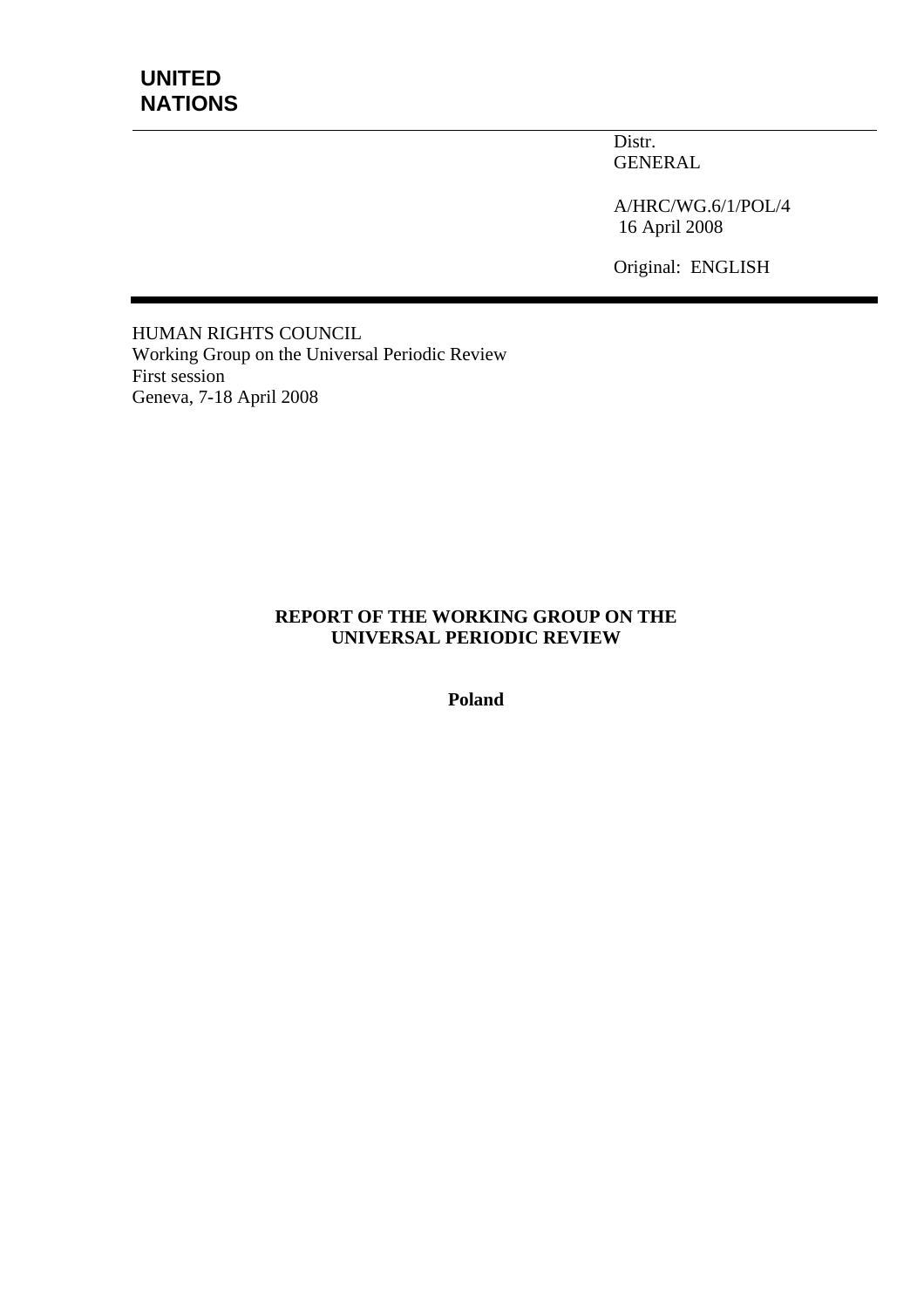A/HRC/WG.6/1/POL/4 Page 2

# **CONTENTS**

 *Paragraphs Page* 

| II. SUMMARY OF THE PROCEEDINGS OF THE REVIEW PROCESS 5 - 53              |  |
|--------------------------------------------------------------------------|--|
| B. Interactive dialogue and responses by the State under review  15 - 53 |  |
|                                                                          |  |

Appendix - Composition of the delegation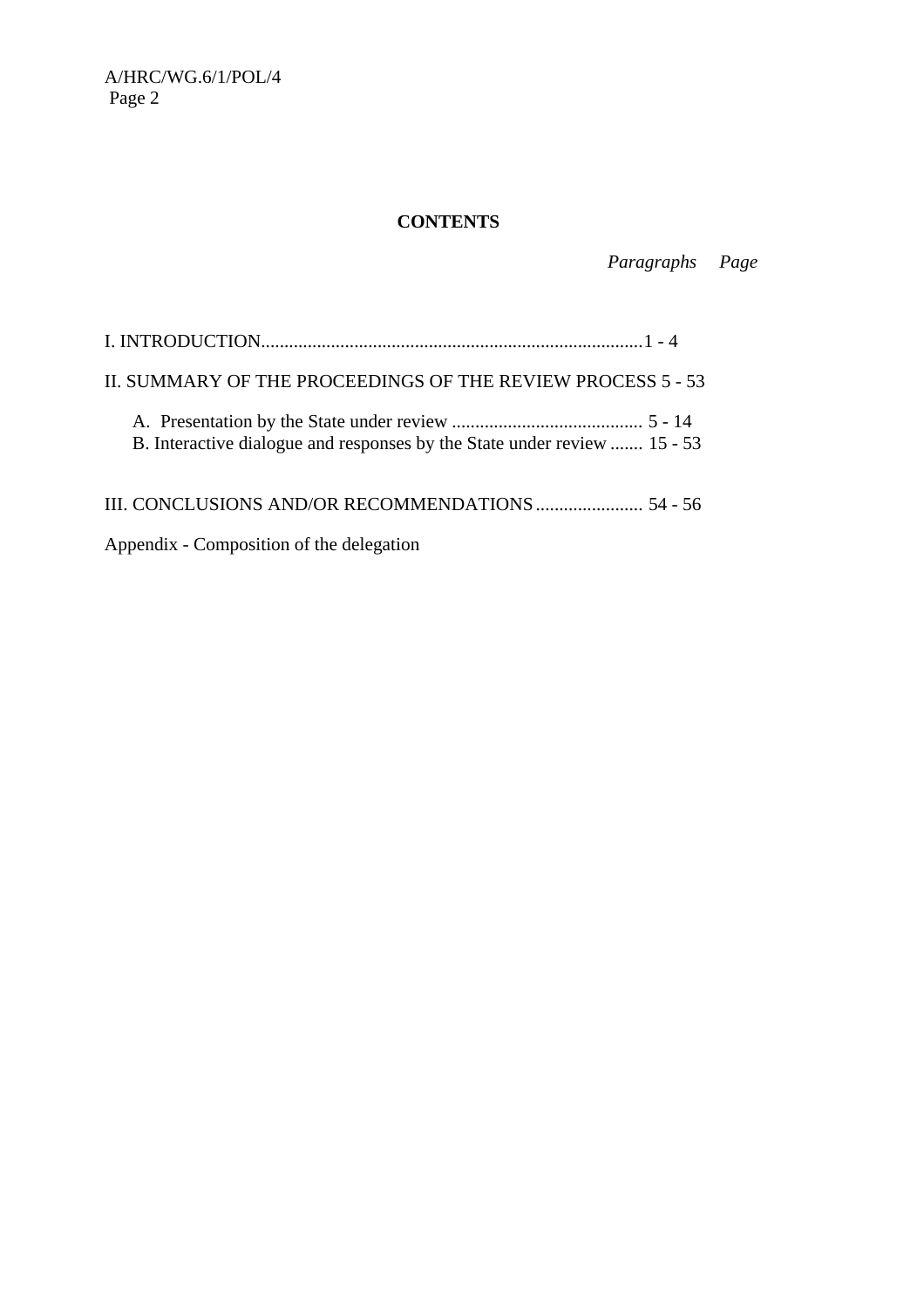# **I. INTRODUCTION**

1. The Working Group on the Universal Periodic Review (UPR), established in accordance with Human Rights Council resolution 5/1 of 18 June 2007, held its first session from 7 to 18 April 2008. The review of Poland was held at the 12th meeting on 14 April 2008. The delegation of Poland was headed by H.E. Mr. Witold Waszczykowski, Under-Secretary of State at the Ministry of Foreign Affairs of Poland. For the composition of the delegation, composed of 27 members, see appendix below. At its 16th meeting held on 16 April 2008, the Working Group adopted the present report on Poland.

2. On 28 February 2008, the Human Rights Council selected the following group of Rapporteurs (troika) to facilitate the review of Poland: Brazil, Japan and Angola.

3. In accordance with paragraph 15 of the annex to resolution 5/1, the following documents were issued for the review of Poland:

(*a*) A national report submitted / written presentation made in accordance with paragraph 15 (*a*) (A/HRC/WG.6/1/POL/1);

(*b*) A compilation prepared by the Office of the High Commissioner for Human Rights (OHCHR), in accordance with paragraph 15 (*b*) (A/HRC/WG.6/1/POL/2); (*c*) A summary prepared by OHCHR, in accordance with paragraph 15 (*c*) (A/HRC/WG.6/1/POL/3).

4. A list of questions prepared in advance by Denmark, Finland, Italy, the Netherlands, Sweden and the United Kingdom of Great Britain and Northern Ireland, France and Japan was transmitted to Poland through the troika. These questions are available on the extranet of the UPR.

# **II. SUMMARY OF THE PROCEEDINGS OF THE REVIEW PROCESS**

# **A. Presentation by the State under review**

5. At the 12<sup>th</sup> meeting, on 14 April 2008, H.E. Mr. Witold WASZCZYKOWSKI, Under-Secretary of State at the Ministry of Foreign Affairs of Poland introduced the national report. He indicated that the approach to human rights changed in Poland as a result of the democratic transformation instigated by the Solidarity movement after 1989. Within the internal context, this process of fundamental change led to the construction and consolidation of a rule of law State. Within the external context, this meant that the promotion and protection of human rights was recognized as one of the priorities of the Polish foreign policy. Poland attaches particular significance to reinforcing the rule of law, democracy and good governance as indispensable elements for the protection of the rights of individuals as well as conditions for sustainable development and security. Poland has also actively participated and supported the work of the Commission of Human Rights and the Human Rights Council. Poland is a member of the Convening Group of the Community of Democracies and stands ready to strengthen its involvement in the works of international human rights institutions. In this regard, the Polish Ministry of Foreign Affairs, in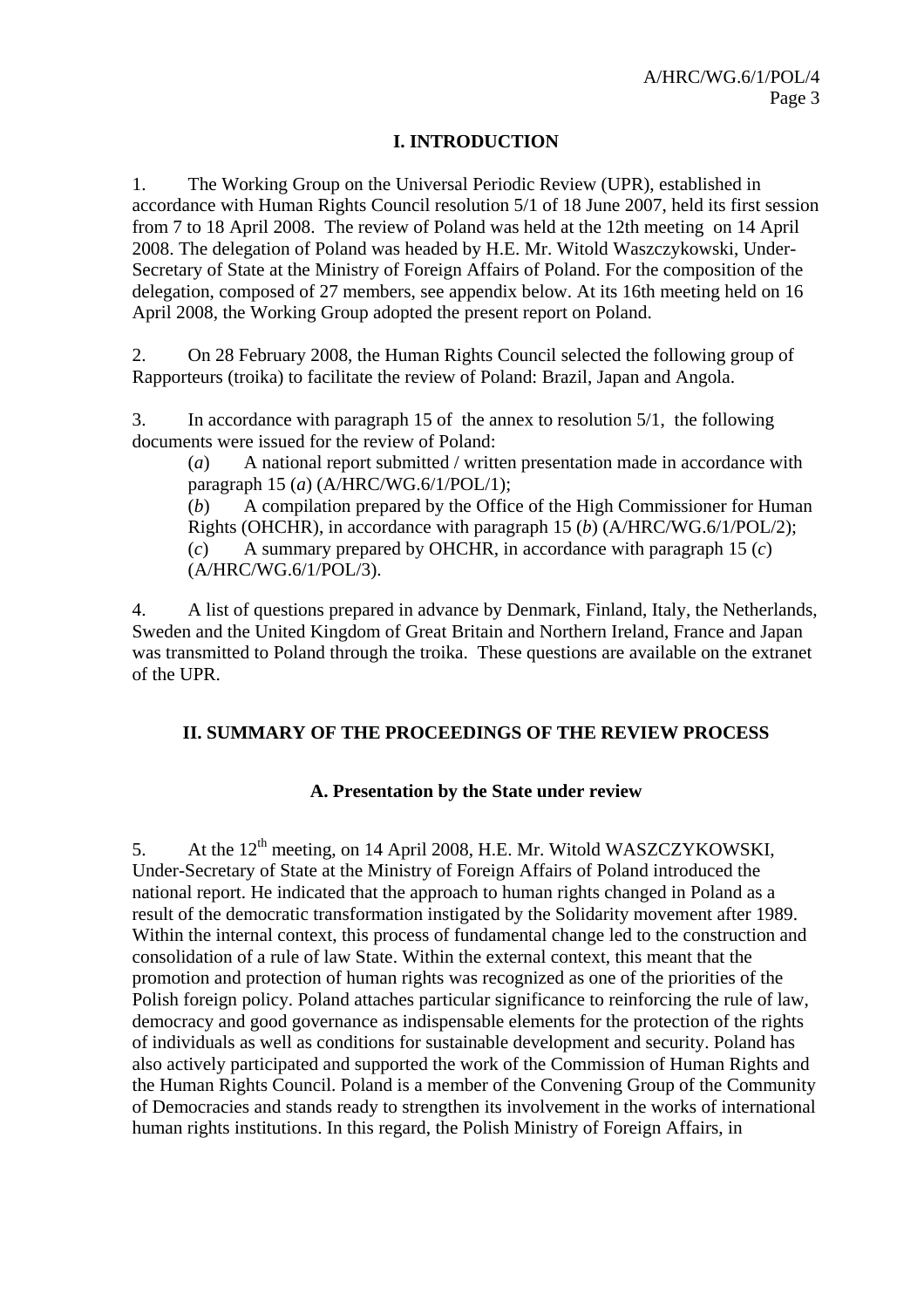cooperation with OHCHR, organized an international conference in Warsaw in November 2006, focused on the role of anti-corruption activities in the context of human rights protection.

6. The Under-Secretary also stated that the national report presents major achievements and contains information on problems and challenges in specific areas, as well as on specific programmes and activities. He referred to information on the legal framework of the Ombudsman, and noted that the Ombudsman fulfils the task of a national human rights institution, according to the Paris Principles, an issue raised in one of the advance questions. Regarding the involvement of civil society in the elaboration of the report, an issue also raised in one of the questions, he noted that the draft report was shared with a number of institutions, including the Ombudsman's Office, relevant Parliamentary Committees, as well as with NGOs; however, the period for submitting comments was short, which they acknowledged. This experience will allow Poland to improve communication and cooperation with NGOs in the future. He announced the initiative of the Ministry for Foreign Affairs to establish the Forum for Cooperation with Non-Governmental Organizations, which held its first meeting in March 2008.

7. He indicated that the Constitution of Poland, and the conventions and international treaties to which Poland is a party are implemented by the courts directly, without the need to introduce the principles contained therein into the national legislation. The issues relating to countering discrimination and ensuring equal treatment of all persons, irrespective of their sex, religion, beliefs, ethnic origin, nationality, race, age, disability or sexual orientation and other reasons, become more and more important in the changing international reality, determined by growing migration and interweaving of various cultures and customs. At present Poland is working on a draft act on equal treatment to complement the regulations already in force. The act is expected to be adopted by Parliament in November 2008. Poland has also been implementing measures of institutional and educational nature, as well as long-term plans and operational strategies aimed at countering discrimination, racism or social exclusion. He referred also to a programme to benefit the Roma minority, which is being implemented since 2004 in the areas of education, employment, improvement of living conditions and health care. The duties of public authority organs in the domain of supporting activities aimed at protecting, maintaining and developing cultural identity of minority groups are determined in the Act of 6 January 2005. These include transferring subsidies for financing cultural institutions, artistic movements and artistic activities of minority groups (this represents about two hundred cultural events a year). Attention is also paid to equal treatment of women and men. A number of initiatives have been undertaken to change stereotypical attitudes with regard to the role of women in the life of the society. The situation of persons with disabilities remains difficult. In order to ensure equal opportunities for persons with disabilities in the labour market, the Act on the vocational and social rehabilitation and employment of the persons with disabilities was amended in 2007. A range of programmes supporting education, vocational training and professional activities of persons with disabilities is being implemented.

8. Regarding discrimination based on sexual orientation, he indicated that provisions of the Polish Penal Code do not distinguish it as a separate offence. Prosecutors and courts treat crime victims in the same manner, regardless of whether they are homosexual or heterosexual. The national Training Centre for the Staff of Courts and Prosecutors's Offices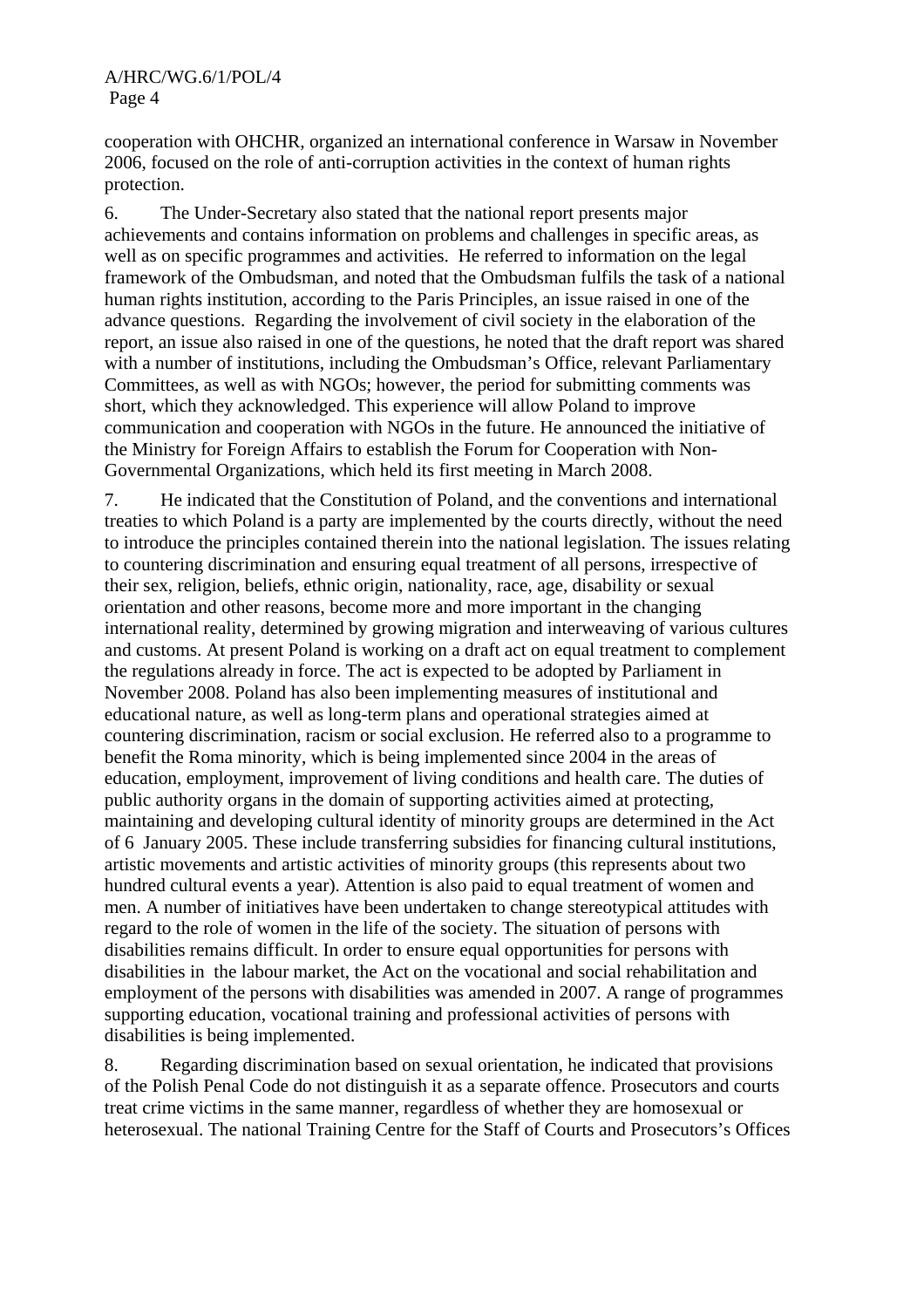conduct training designed to counteract discrimination. He indicated that the Government has also commissioned research which should allow the situation of particular groups exposed to discrimination to be diagnosed in a reliable manner and to address the situation of person in the lesbian, gay, bisexual and transgender (LGBT) group in a comprehensive way. Media campaigns, coach training, preparation of textbooks and elaboration of methods of teaching about diversity were also undertaken. A working group on discrimination based on sexual orientation, in collaboration with LGBT community organizations was also established. The group may submit its opinions and recommendations to the Minister of Labour and Social Policy. In order to raise awareness of various forms of discrimination and prejudice towards persons of other nationalities, race, ethnic origin, sexual orientation and towards the elderly, and to sensitize the society to manifestations of discrimination towards these groups, he noted that the Ministry of Labour and Social Policy commissioned the production of a TV spot which was granted the main prize for the best audiovisual programme within the framework of the 2007 European Year of Equal Opportunities for All.

9. He also noted that the issue of domestic violence is subject of the Act on Domestic Violence adopted in 2005 and the National Action Plan of Countering Domestic Violence. He noted that since 1998, the police has been implementing a special procedure called "Blue Cards" which defines a set of measures to deal with complaints of domestic violence, including remedial responses and cooperation with non-police entities. Both the police and the prosecutors cooperate with crisis intervention centres and district centres for family assistance. Regarding activities for the benefit of women and families, he pointed out several issues related to health-care services, such as the access to family planning services and health-care services including prenatal testing.

10. Regarding the Polish prison system, he indicated that Poland has been facing a problem of overcrowding in prisons and lengthy pre-trial detention periods. A decision issued by the Council of Ministers in 2006 foresees the creation of 17,000 new places in the organizational units in the prison system. 4,142 were obtained in 2006 and 4,402 in 2007. In 2008, a draft of a decision by the Council of Ministers aimed at establishing the "Programme of Modernizing the Prison Service in the period 2009-2011" was to undergo inter-ministerial consultations. Moreover, the application of alternative forms of punishment has been extended and electronically monitored probation has been implemented for selected custody-bound offenders. In addition to activities aimed at increasing the number of places in penitentiary institutions, certain measures have been taken to improve the condition of persons deprived of their liberty. Regarding the issue of lengthy pre-trial detention raised in one of the advance questions, he noted that this still remains a serious issue. The Code of Criminal Procedure determines the duration of pretrial detention, the circumstances in which it can be applied, and leaves no room for discretionary decisions. The application of this measure is the exclusive competence of an independent court and is subject to control by higher-instance courts. The cases in which pre-trial detention has exceeded the duration of one year are subject to constant monitoring by the National Prosecutor's Office as they arise.

11. On the current status of the lustration process and on how the Polish Government ensures that human rights of all individuals are protected in the process, an issue also raised in the advance questions, he noted that the activities of State organs are governed by the Act of 18 December 1998 on the Institute of National Remembrance and the disclosure of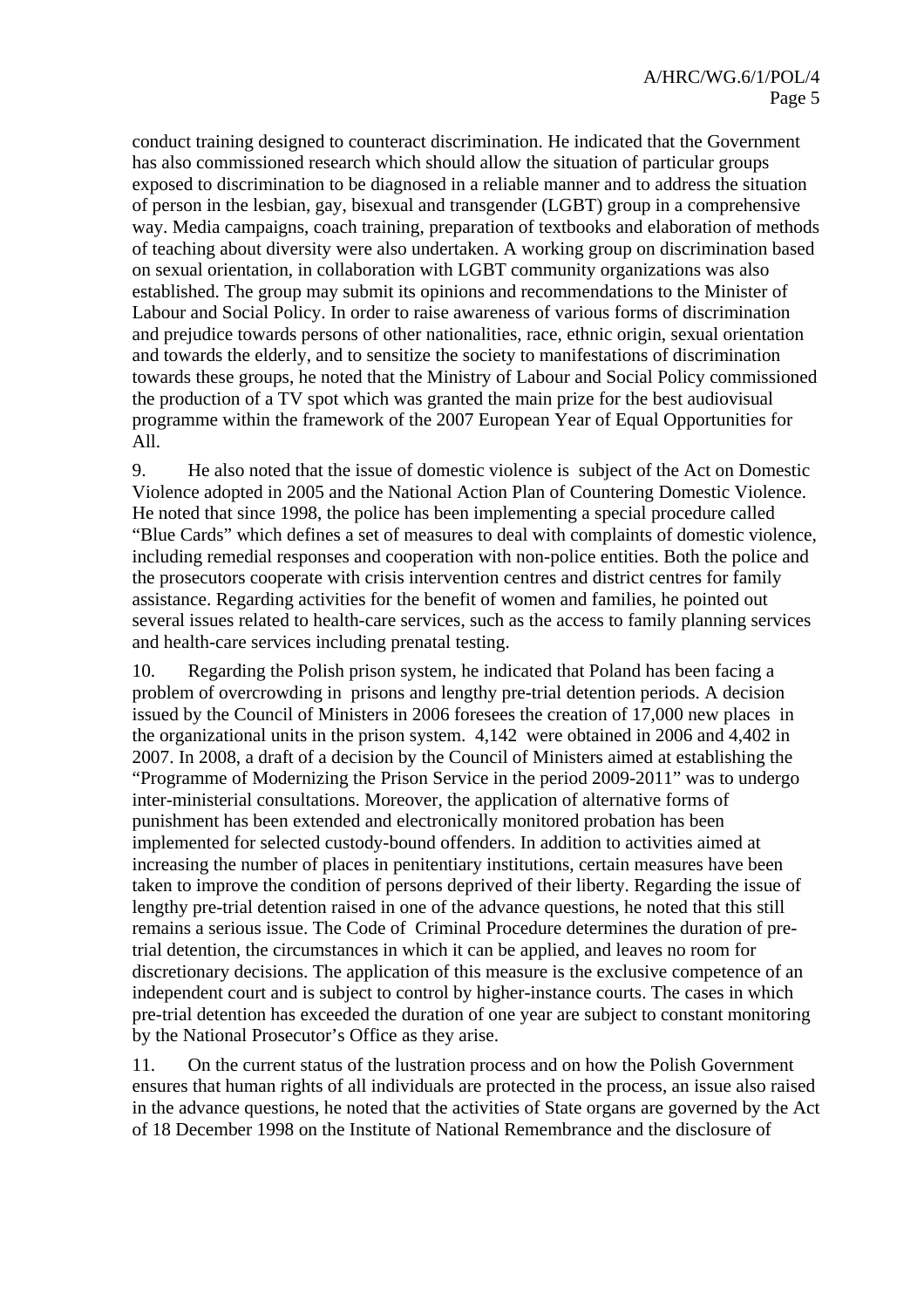information about documents of State security organs from 1944 to 1990. He noted that the relevant acts regulating the process of lustration were subject to constitutional control by the Constitutional Tribunal, which invalidated some of the provisions and formulated postulates addressed to the legislature concerning others. The judgement of the Constitutional Tribunal led to a subsequent amendment of the Act by Parliament aimed at adapting the rule of lustration to the constitutional principles of the protection of civil rights. The right to court hearing and defence is implemented at every stage of the lustration process.

12. On the question on the procedure for the selection of judges and guarantees of their independence, he noted that the guarantees of the independence of judges are contained in the Constitution of Poland. Judges are appointed for life. A judge may not be detained or charged without the consent of a disciplinary court. Judges are appointed by the President of Poland, at the recommendation of the National Judicial Council. Following the recent refusal by the President to appoint a judge recommended by the Council, a competency dispute has developed which will be resolved by the Constitutional Tribunal at the motion of the First President of the Supreme Court.

13. With regard to the question of violence against children, Polish authorities undertake a number of long-term measures. In 2006, a nationwide social campaign under the name of "Childhood under Protection" was also launched to sensitize the public. As far as corporal punishment is concerned, the Polish legal system penalizes every form of physical or psychological violence against children, including violence inflicted by parents and legal guardians. Acts of such nature are prosecuted ex officio, as the police gathers information, assuming that an offence has been committed. No complaint by the victim is needed. The Family Code article 95.2, provides for the institution of "reprimanding a minor" as a form of carrying out a parental authority. The provision however, cannot be considered as an endorsement of corporal punishment, since the provision has to be construed jointly with the definition of parental authority specified in the Code as actions exclusively for the good of the child. The acts of reprimanding a minor may only be inflicted in cases where the lack of such actions might endanger the health or security of a child and the situation requires an urgent response.

14. On the question of the International Convention for the Protection of All Persons from Enforced Disappearance, Poland is a party of a number of conventions which cover the issue of enforced disappearances. The Polish law provides adequate punishments for the crimes defined in this Convention and guarantees proper standards in preventing such crimes. Poland is ready to consider establishing the relevant procedure, with a view to signing the Convention, although there is no actual need for it in Poland.

# **B. Interactive dialogue and responses by the State under review**

15. During the ensuing interactive dialogue, 26 delegations made statements praising Poland for both the quality of its presentation and the national report.

16. Angola noted with interest the efforts made by Poland to promote human rights in all areas of Polish society. It also noted that the Polish national report addressed the issue of racial discrimination and appreciated the efforts made in this area, notably by creating a monitoring mechanism aimed at ensuring respect of equality of treatment for all ethnic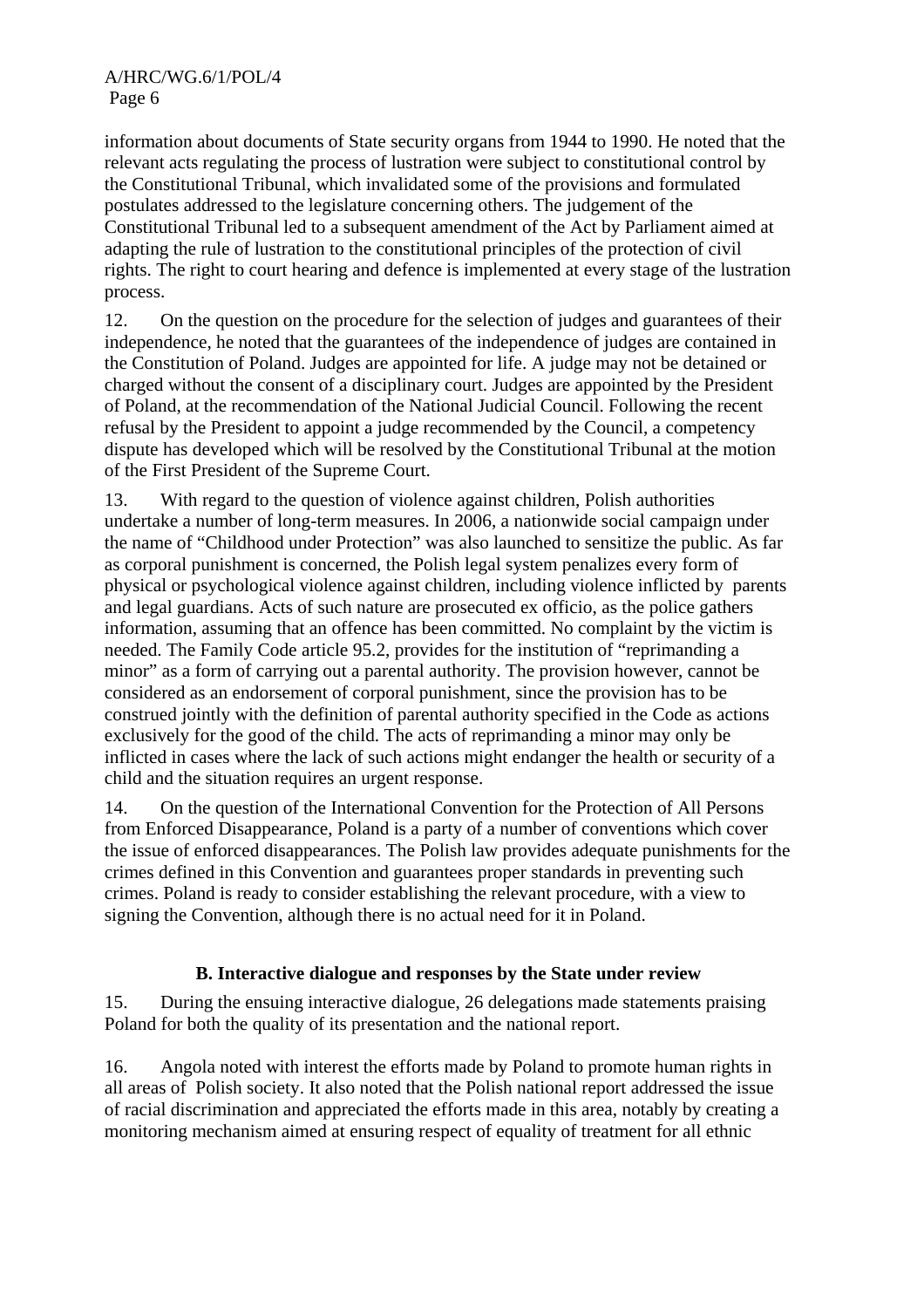groups. In that respect, Angola asked what further measures Poland could take to reinforce its fight against discrimination. Referring to the protection of children, Angola requested further information on legislative and administrative measures taken to tackle violence against children. Angola expressed the opinion that Poland should endorse the recommendations made by the Committee on the Rights of the Child and the Human Rights Committee on the adoption of legislative measures to ensure compliance of national legislation with the principles and provisions of the Convention on the Rights of the Child.

17. Ukraine commended on the broad cooperation between Poland and NGOs in the field of human rights. It welcomed the activities undertaken aimed at nurturing in Polish society a broadly perceived culture of tolerance, enhancing public awareness concerning the need to counter discrimination for racial, national or ethnic reason, and changing public attitude towards violence. Ukraine emphasized the importance of such an approach as a prerequisite for the elimination and prevention of these negative phenomena. Ukraine emphasized that the establishment of the posts of human rights advisers in the police force is a remarkable achievement of Poland. With regard to this innovation, Ukraine asked Poland to elaborate further on the efficiency of this mechanism and its impact on the protection of human rights in the context of police activity.

18. Turkey acknowledged the considerable efforts exerted by the Polish authorities against racism, xenophobia, racial discrimination and intolerance. It noted the introduction of a national programme and the establishment of the Monitoring Team within the Ministry of Interior and Administration as well as training activities for government officials to counter discrimination. Turkey also noted the implementation of the long-term Government "programme for the Roma community in Poland" aimed at contributing to wider participation of Roma in civil society since 2004. Turkey noted the adoption of an action plan to address shortcomings in different areas, the National Programme against Domestic Violence and the inclusion of human rights in primary and secondary school curricula as clear indications about the determination of Poland to reach international norms and standards. Turkey believed that some bold steps have already been taken to implement the legal framework in an effective manner and encouraged Poland to continue with determination to overcome these challenges. Turkey asked Poland to provide further information about the state of affairs regarding the process of ratification of the Second Optional Protocol to the International Covenant on Civil and Political Rights (ICCPR), aiming at the abolition of the death penalty.

19. Consistent with its long-standing strong support to national human rights institutions, Australia enquired on approach and support provided by the Government of Poland to national human rights institutions. In particular, Australia enquired about the role the national human rights institution has played in the promotion and protection of human rights in the country.

20. France acknowledged the commitment of Poland to the promotion and protection of human rights notably by its effective preparation for the UPR. In this context, France raised the issue of the incidence of physical and psychological violence as well as discrimination showed against certain individuals because of their sexual preference. According to France, it seems that the number of incidences is quite high and they are rarely dealt with through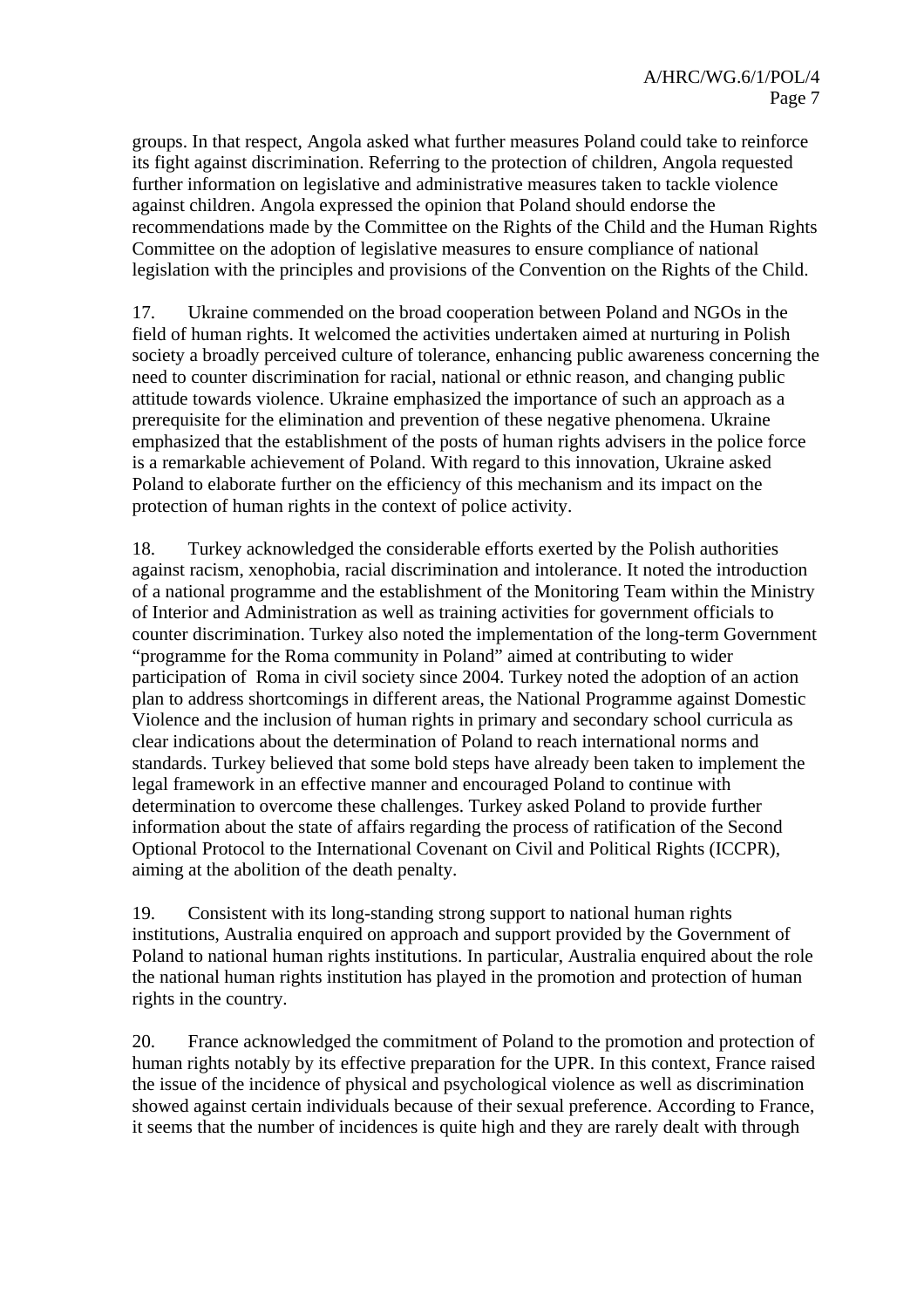complaints by the police. Above and beyond the measures already mentioned in the national report and the introductory statement, France enquired on steps already taken by Poland or which it plans to take to protect people from violation of their human rights on the basis of their sexual preference. Also, with respect to the International Convention for the Protection of All Persons from Enforced Disappearance, France recommended to Poland that it should set a date for its ratification.

21. Brazil welcomed the quality of Poland's national report which reflects achievements as well as challenges concerning the human rights situation in the country. Brazil recognized the efforts undertaken by Poland to eliminate discrimination in the labour market, particularly by preparing a draft law on equal treatment among different social groups to ban discrimination for reasons of sex, race, ethnic origin, nationality, religion, political views, disability, age, sexual orientation, marital status or family situation. Brazil also stressed advancements concerning the adoption of policies to counter racism and xenophobia, specially the implementation of the National Programme against Racial Discrimination, Xenophobia and Related Intolerance, which demonstrates its commitment to its international obligations. In that spirit, Brazil wished to address two specific questions to Poland. In spite of the fact that there have been important achievements related to the enhancement and the efficiency of the judiciary, Poland recognizes the problem of prison overcrowding. In this context Brazil asked how Poland assesses the system of electronic surveillance, which might be a useful instrument in the reduction of prisons overcrowding. Also, considering that Poland has taken important measures to promote and protect the rights of discriminated groups, Brazil enquired about concrete steps which have been taken by Poland to combat discrimination based on sexual orientation in the country.

22. The United Kingdom of Great Britain and Northern Ireland noted that the Polish Constitution enshrined respect for minorities and that, as indicated in the national report, awareness of minority rights appears to be increasing rapidly. It also noted that the Government demonstrated an impressive interest in – and commitment to – improving the rights of people belonging to minorities. However, the United Kingdom noted that this has fallen short of the introduction of reforms and effective legislation, a process severely hampered by the current bureaucracy. The United Kingdom thus recommended that Poland consider forming twinning relationships or partnerships with countries that have been through a process of legal reforms on minority issues to work closely with them on the legal, technical and institutional challenges involved in introducing change. The United Kingdom noted that Poland has broadly homogenous society, in terms of its ethnic and religious breakdown. The United Kingdom sought information on whether the Government promotes awareness and discussion among the general population of diversity issues and the need to avoid discrimination in all its forms. It asked if the delegation could inform them of how and by when the Polish Government will introduce equality legislation in order to widen participation and progression in the labour market, including for women and disabled people. It also asked further details on how the equal treatment law will apply to discrimination on the grounds of sexual orientation and how this will be implemented. In that respect, the United Kingdom recommended that Poland take further steps to outlaw discrimination in all forms, including on the grounds of sexual orientation.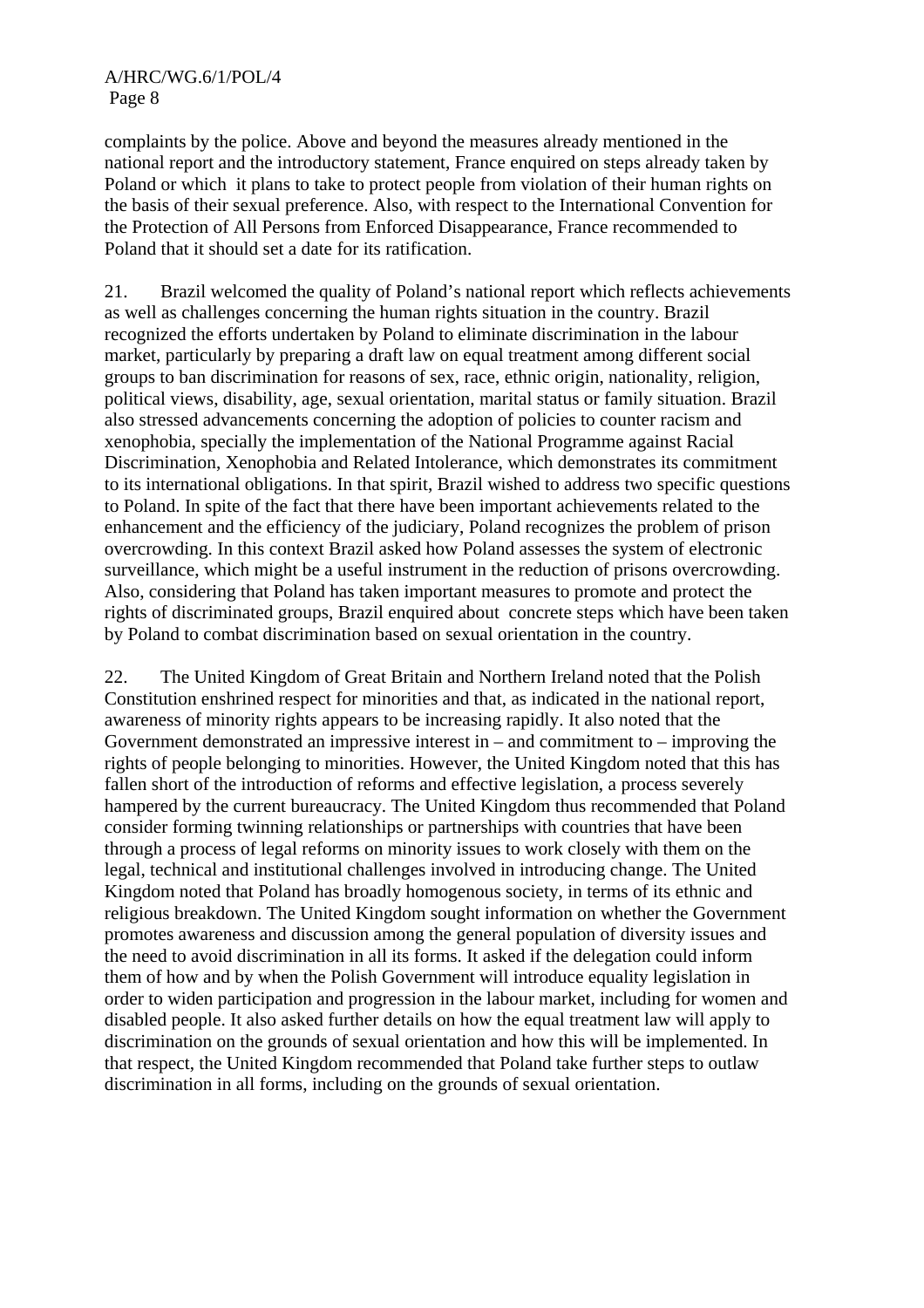#### A/HRC/WG.6/1/POL/4 Page 9

23. Azerbaijan noted the monumental changes undertaken by Poland after the end of the communist era and the difficulties it still encounters. Azerbaijan indicated its genuine interest and even admiration of the achievements that Poland gained in many fields, including in the promotion and protection of human rights. Azerbaijan noted a number of steps undertaken and welcomed the establishment of the posts of human rights advisers in the police system with a view to monitoring police activity and operations. Azerbaijan also welcomed with interest the Polish efforts aimed at combating trafficking in human beings and assisting the victims. Azerbaijan also praised the activity implemented to ensure rights of mental patients and the fact that human rights have been included into the curriculum of primary and secondary schools in Poland. Azerbaijan also indicated that it believes that Poland will overcome all problems with regard to unemployment and reduction of poverty. It also noted with satisfaction that in the last years Poland witnessed improvement in the labour market. In this regard Azerbaijan commended the Government on plans and programmes, the National Strategy of Employment Growth and the National Employment Action Pan for 2008 in particular. Azerbaijan noted that due to its geographical location, Poland is used as a transit country for illegal migration and trafficking in human beings. It put forward a question on the difficulties Poland is facing in this field and the measures taken by the authorities to address them. With respect to the Human Capital Operational Programme, Azerbaijan asked the delegation to elaborate on this document and lastly, Azerbaijan asked the delegation to elaborate on the social assistance provided by the Government to the poor families.

24. The Republic of Korea noted with encouragement the efforts made by Poland to adopt the Action Plan which implements the decision of the European Court of Human Rights and to further strengthen the promotion and protection of human rights and fundamental freedoms. The Republic of Korea noted with appreciation the efforts to expand access to courts in order to ensure essential protection and pay close attention to the issue of delays in courts and administrative bodies. It also noted the actions taken to eliminate the discrimination in employment practices based on the National Strategy for the Growth of Employment and Development of Human Resources and the various approaches used to meet this aim. In that respect, the Republic of Korea enquired about specific measures taken to eliminate entry barriers for women in employment, to increase hiring of persons with disabilities and to educate elderly workers. The Republic of Korea noted with appreciation the continued efforts of Poland in dealing with the problems of prison overcrowding and delays in court proceedings. In line with this, the Committee against Torture expressed concern in May 2007 about the period of pre-trial detention. The Republic of Korea however noted the various policy measures to address these concerns and challenges, as noted in the presentation of the Under-Secretary of State at the Ministry for Foreign Affairs of Poland, and encouraged the Government to continue its efforts in that regard.

25. Japan welcomed the very extensive presentation and the detailed explanations given in the national report, both of which clearly identify constructive steps taken by the Polish Government, particularly in the last decade, in a wide range of areas such as the eradication of racial discrimination, judiciary reforms, the fight against domestic violence and human rights education. Concerns, however, seem to remain, as the other reports indicate, about prison overcrowding, persisting racial discrimination cases purported to target Asian and African children in educational institutions, delays in court proceedings and resulting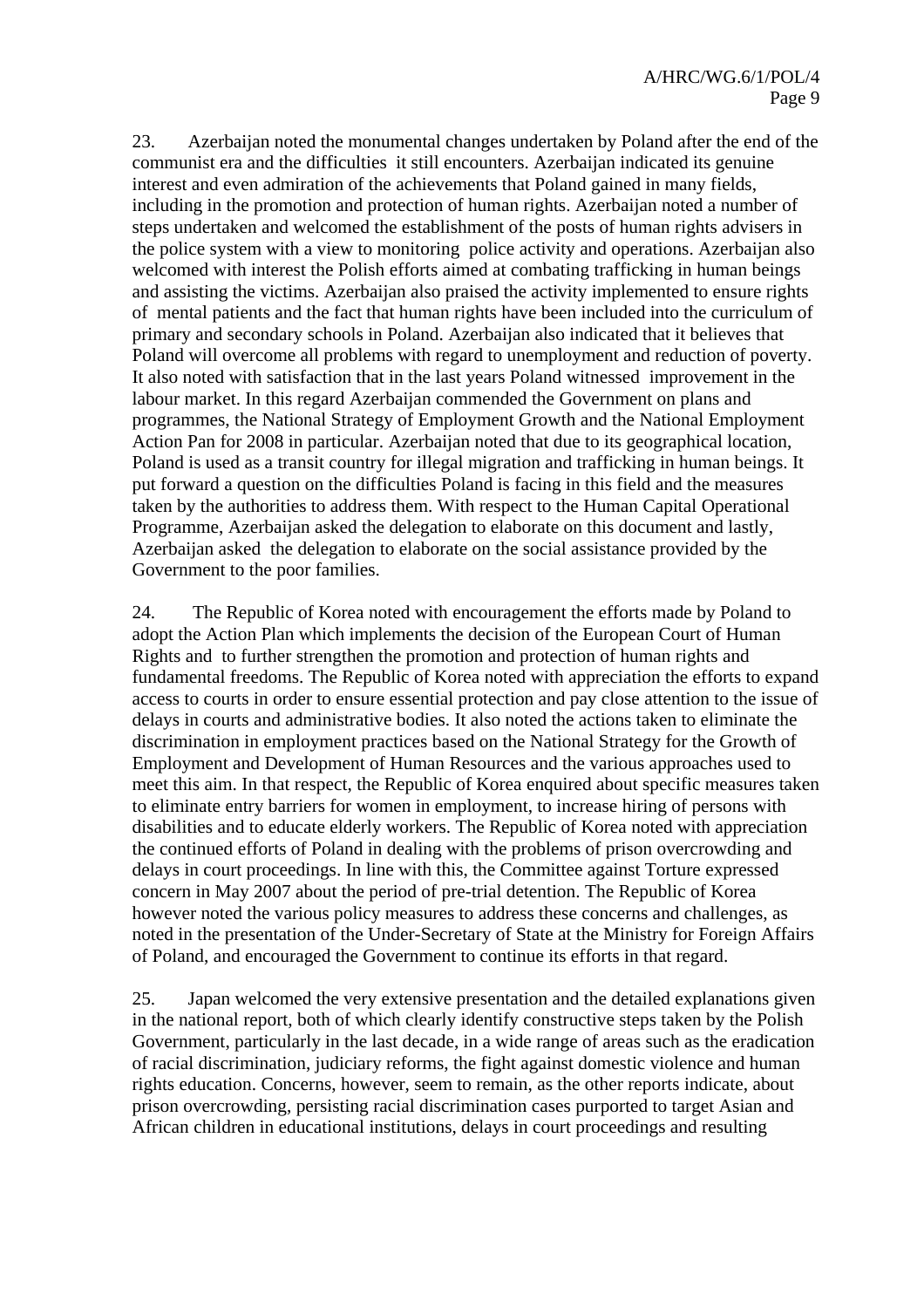prolonged detention. On the other hand, immense efforts which the Polish Government has been making to upgrade human rights education appear remarkable. Japan asked Poland to elaborate on these developments and challenges and believes that it will continue to tackle those issues squarely.

26. Pakistan noted the comprehensive approach adopted for the preparation of the national report and details of constitutional mechanisms provided for promotion and protection of human rights. Pakistan highlighted some of the important indicators expressing Polish commitments, which include: the system of civil rights ombudsman, which provides an important functional element in the judicial system with lesser bureaucratic hurdles; acceptability of individual complaints mechanism under United Nations and European systems; active cooperation with an involvement of civil society in its planning and execution phases; updating of legislation and policies and the introduction of a number of action plans to address specific issues of concern in the field of human rights; and the extensive human rights training and education plan, which not only involve Government officials but also address the issue at grass-roots level by including it in the curricula of primary and secondary schools. Pakistan sought further information on efforts to deal with some of the outstanding concerns of treaty bodies, which relate to continuing discrimination against women and gender equality, curbing the scourges of xenophobia, racism and racial discrimination, and in particular actions taken in line with article 4 of ICERD to prohibit hate speech as well as the treatment of some of the ethnic and migrant minorities.

27. Slovenia commended the hard work and impressive developments in the country in all areas. While noting the significant progress achieved, Slovenia asked the following questions and recommended further efforts and sustained measures: What has the State done so far to ensure a gender perspective in the UPR in its consultations and national report? What steps and concrete actions are envisaged to ensure that gender perspective is fully integrated in the next stages of review, including the outcome of the review? Slovenia recommended to systematically and continuously integrate a gender perspective in the follow-up process to the review. With respect to the draft law on equal treatment, Slovenia noted that it does not include gender orientation grounds. Slovenia therefore recommended to Poland to adopt an anti-discrimination law that would ensure equal treatment and nondiscrimination on any grounds, including sexual orientation and gender identity. Slovenia also urged Poland to implement the recommendations issued by the Human Rights Committee and the CAT to put in place legislative measures to sanction manifestations of repeated hate speech and intolerance. Slovenia also enquired about the status of the legislative proposal aimed at "punishing anyone who promotes homosexuality or any other deviance of a sexual nature in education establishment". If it has not yet been withdrawn, Slovenia recommended to do so. Slovenia also recommended reinstituting the Office of the Government Plenipotentiary for the Equality of Men and Women or a similar governmental structure to serve as an effective mechanism at the highest possible political level for the promotion of gender equality and to coordinate the integration of gender perspective across all sectors. Slovenia also noted that Poland came  $56<sup>th</sup>$  in the 2007 Reporters Without Borders worldwide press freedom index, mainly due to its refusal to amend laws about press offences. Noting that since freedom of expression is one of the most important principles of democracy, Slovenia enquired about the concrete steps undertaken by the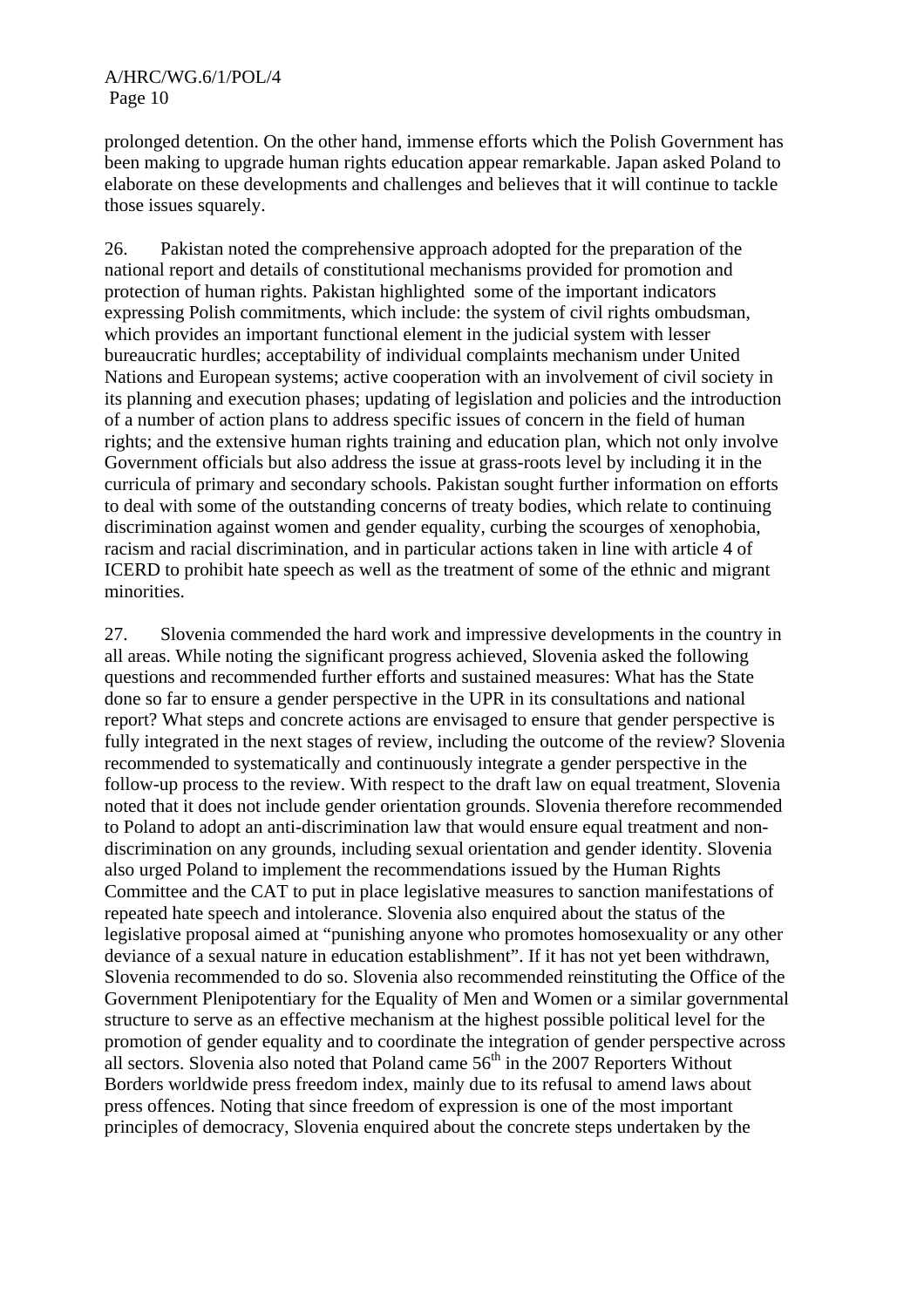Government of Poland to harmonize this part of its legislation with international norms. Slovenia also recommended to Poland that laws on press offences be liberalized.

28. Canada noted that in 2004, the Human Rights Committee recommended that discrimination based on sexual orientation be specifically prohibited in Polish law and appropriate training be provided to law enforcement and judicial officials in order to sensitize them to the rights of sexual minorities. Canada commended the Government on the measures already taken and outlined in the presentation, in particular the draft act on equal treatment, the system of human rights advisers, and related research and training, and recommended that steps continue to be taken to follow up on these recommendations. It noted that the Special Representative of the Secretary-General on the situation of human rights defenders has expressed concern about the reported harassment of groups campaigning for equality and against discrimination based on perceived sexual orientation. Canada thus recommended that Poland ensure that human rights defenders are allowed to carry out their work in a secure environment, and that the rights to freedom of expression and association are respected. On the issue of domestic violence, Canada indicated that CEDAW expressed concerns about the remaining gaps in the 2005 Law on Combating Domestic Violence. CEDAW and the Human Rights Committee recommended that law enforcement officers be properly trained and that appropriate measures be taken to address domestic violence. In 2007, CEDAW further recommended that Poland conduct awareness-raising campaigns to combat violence against women and undertake research on the root causes of such violence. Canada noted with interest that Poland's national report indicates steps to combat violence against women, inter alia, the inauguration of the National Programme against Domestic Violence in 2006 and public campaigns to raise awareness of this issue. Canada commended the Government on the measures already taken, and recommended that steps continue to be taken to follow up on these recommendations.

29. Malaysia commended Poland for undertaking various policy measures in several areas of human rights in the country. These measures mirror the high commitment of the Government in improving the promotion and protection of human rights of its population. Malaysia noted the numerous programmes which reflect a multifaceted approach taken in fighting against domestic violence. Such programmes can be a good example of best practices that could be shared with other countries. In this spirit Malaysia expressed its willingness to learn about the successes and challenges encountered so far in the implementation of the National Programme against Domestic Violence.

30. The Russian Federation, having studied all the background information, recommended that a national programme to combat overcrowding in prisons be developed in order to bring Polish places of detention into line with international standards. The Russian Federation also recommended that Poland publish the results of the study carried out by the Government in order to detect on Polish territory any secret detention centres for foreign citizens accused of terrorist activities. The Russian Federation also recommended that Poland ensure that adequate measures provided for in the law on lustration comply with Polish obligations under fundamental international human rights instruments.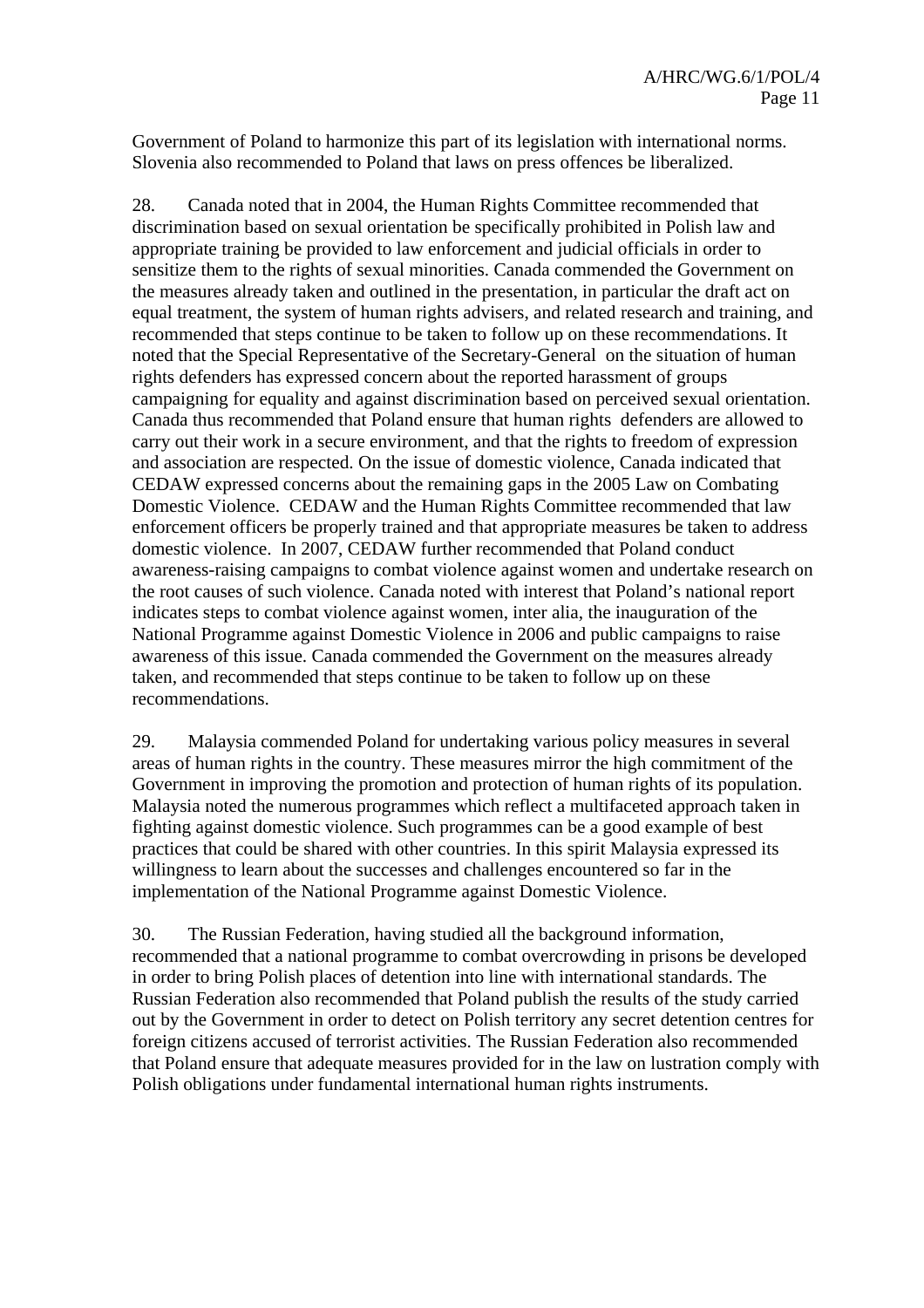31. Cuba noted that the Polish national report sets forth a description of the human rights situation in the country, reflects the difficulties and progresses faced by Poland and explains various programmes and measures implemented to tackle the problems faced by the Government. Cuba noted that Poland is a party to ICERD and that it did not make any reservation against article 4 of the Convention. In this context, Cuba asked what measures Poland has taken in order to comply with its obligations under ICERD and in particular with article 4 which prohibits all organizations' activities which promote or incite racial hatred or racial discrimination. Cuba also asked what measures have been taken by Poland to promote the participation of women in the public and political life of the country. In reference to the Council of Europe's report on the alleged use of the Polish territory by the CIA for secret flights for extraordinary renditions of terrorist suspects, Cuba noted that Poland has not yet replied to the two communications sent by the European Commission requesting clarification on these allegations. In this context, Cuba asked Poland to elaborate on these allegations and asked whether it has undertaken any investigation on the possible participation of the Polish authorities in the programme of extraordinary renditions and secret detention centres. Cuba suggested, as a recommendation, that Poland continue to promote the participation of women in the public and political life of the country until they have gradually achieved a level of gender equality.

32. Following the discussion, the delegation of Poland responded to most of the questions raised during the interactive dialogue. On the issue of secret detentions and prisons, the delegation recalled that all the reports on the subject were not substantiated and were of purely speculative character. However given the seriousness of these allegations, the competent authorities acted immediately in order to investigate the matter. The outcome of these inquiries were presented in an official statement released on 10 November 2005, in which it was unequivocally stated that the Polish Government strongly denies the speculations occasionally appearing in the media as to the existence of secret prisons on the territory of Poland supposedly used for the detention of foreigners suspected of terrorism. The Polish Parliament reiterated the same position in 2006 in a letter to the Council of Europe whereby it was re-stated that these allegations were groundless in respect to Poland. On the question raised by Australia on the Office of the Ombudsman, the delegation indicated that it was noted as a national human rights institution in accordance with the Paris Principles. With respect to the question put by Turkey, the delegation of Poland indicated that in February 2008 the Ministry of Justice launched the ratification of the ICCPR-OP2 and stressed that inter-ministerial consultations were currently under way.

33. On the draft act on equal treatment, the delegation indicated that it will complement the regulations already in force and will comprehensively regulate issues of equal treatment of persons, without regard to sex, race, ethnic origin, nationality, religion, political views, disability, age or sexual orientation and marital or family status. On the action taken in favour of groups discriminated on the basis of sexual orientation, a part of the research commissioned in 2007, as mentioned in the presentation, Poland used budget funds and EU funds to finance activities informing about diversity and collaborated with groups representing rights of sexual minorities, such as "Campaign Against Homophobia" and "Lambda". A working group on discrimination based on sexual orientation was also established which can submit opinions and recommendations to the Minister of Labour and Social Policy.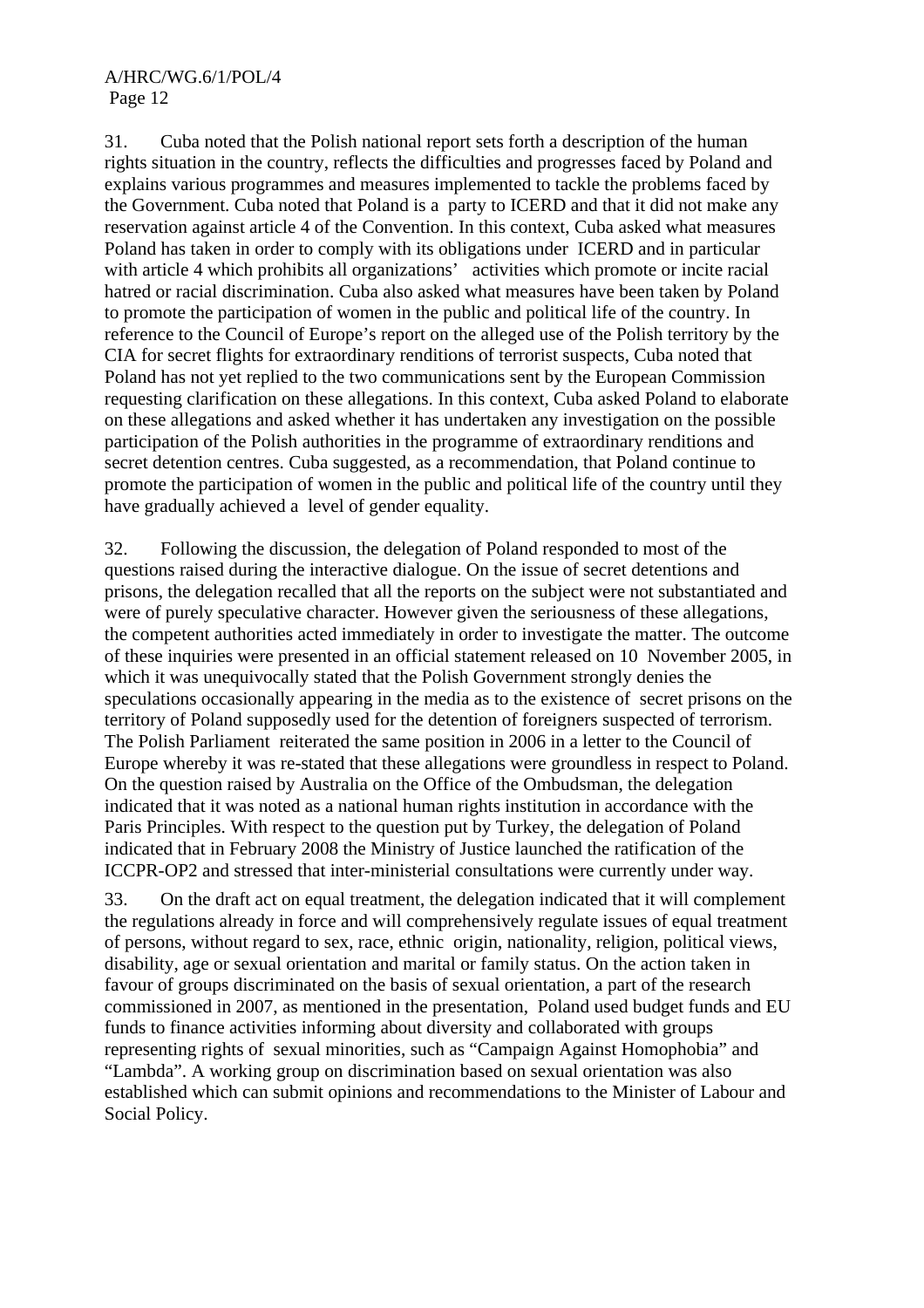34. On the issue of violence against children, the delegation of Poland indicated that in 2005 a law was enacted to fight against violence within family, which also contains provisions addressed to the offenders in order to prevent similar acts of violence from occurring in the future. For the effective implementation and enforcement of the law, it was indicated that in 2006 the National Programme for Fighting against Domestic Violence was adopted, which is assessed annually. Institutional measures have been taken to provide assistance to victims of violence; in particular, 33 specialized centres were created to provide legal, medical, psychological and social assistance, with the aim to prepare victims to resume their normal life. In addition, , Poland has also crisis centres, shelters and orientation services and homes for mothers and children at the local level. The delegation also indicated that a follow-up programme for children from birth to the age of 18 is being prepared, the aim of which will be to detect as early as possible any deficiencies in children's upbringing and education, including cases of violence, in order to prevent an exacerbation of the situation.

35. On the question of poverty, the delegation indicated that despite all efforts poverty remains an ongoing problem and that a national strategy was set up in 2004 as well as a number activities for target groups, families and unemployed in particular. The delegation also indicated that actions to improve the situation of vulnerable groups in the labour market have been undertaken, in particular by adopting special measures to achieve their sustainable social inclusion. Innovative measures stipulated by the law on social cooperatives and the law on social employment are geared to long-term unemployed people and those who have trouble to be integrated socially. The delegation noted that an assistance programme for rural areas has been also put in place, co-financed by the World Bank, and that social integration measures targeting children, families and senior citizens are part of the programme.

36. On the question addressed by Azerbaijan on the Human Capital Operational Programme, the delegation indicated that this is part of the European Social Fund to support countries in developing human social conditions. In 2008- 2013, among others activities, two national projects aimed at gender equality in the labour market were adopted: one is about reconciliation of professional and private life and the other is about the vocational activization of women at the local and regional level. On the question put by Slovenia on monitoring the gender equality system in Poland, the delegation indicated and referred to the national monitoring programme, which is described in the leaflet distributed to the delegations.

37. On the issue of criminal responsibility of minors, the delegation indicated that this concept does not exist in the Polish legal system. It indicated that the Polish law only uses educational or reformatory measures with respect to juveniles who seem to be demoralized or to have committed punishable offences. Educational and correctional measures aim at helping parents and avoiding the minor to be demoralized. On the question by Brazil concerning the electronic surveillance system, the delegation informed that the law which creates the possibility of short-term sentences being served outside prisons with the convict subject to electronic surveillance was adopted in 2007 and will come into force on 1 July 2008. .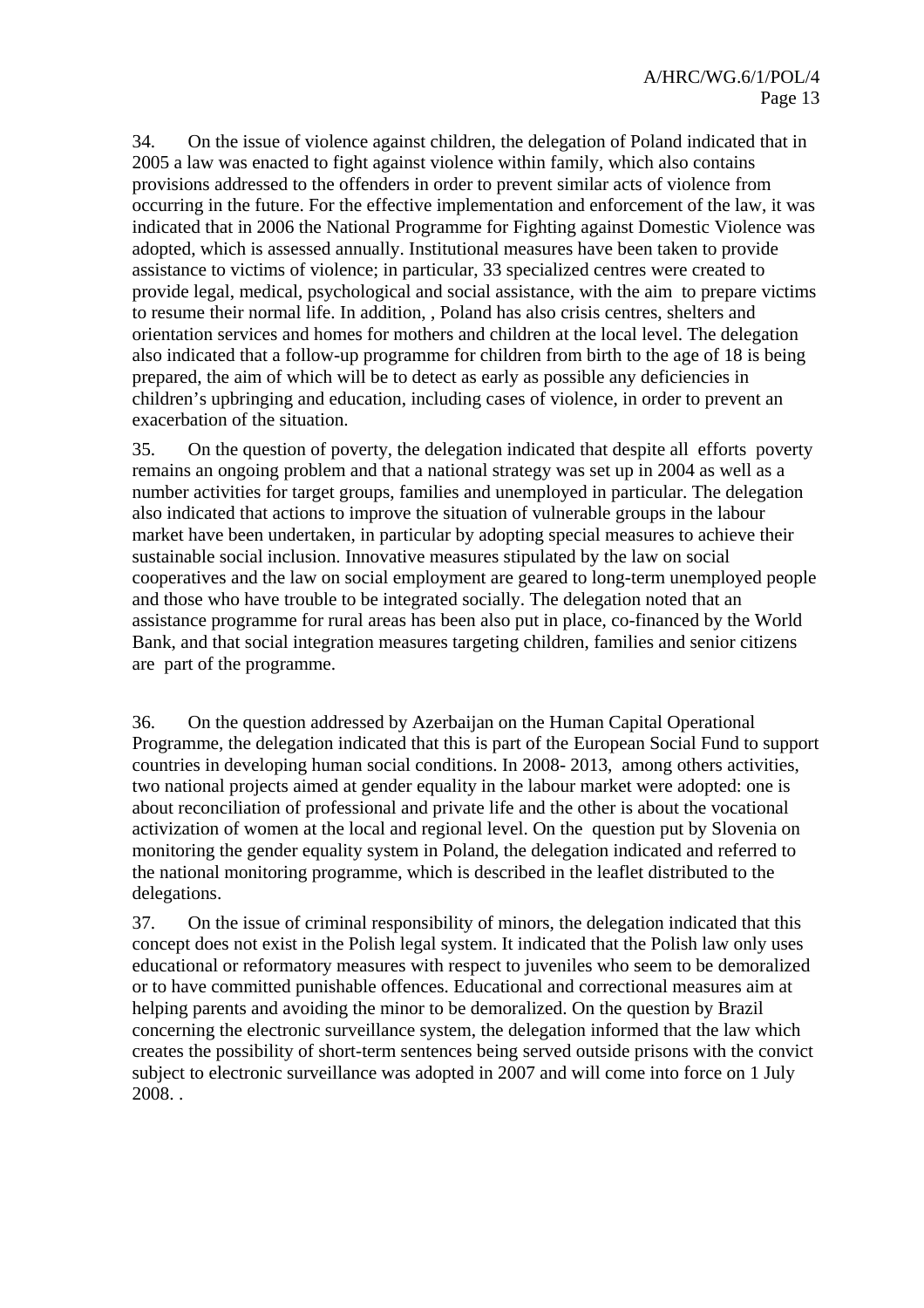38. Denmark noted that the national report indicates that Poland is striving to enhance the efficiency of the judiciary focusing on the main challenges which include elimination of undue court delays and prison overcrowding. In that regard, Denmark put forward a question on whether measures are being undertaken to reduce the application of pre-trial detentions. Denmark also noted that the human rights bodies such as CAT (2007) as well as a number of human rights organizations have highlighted significant problems as regards overcrowding of prisons in Poland. In this respect, while welcoming the various measures taken to tackle this issue by 2009, Denmark urged the Government of Poland to give priority to implementation of outstanding necessary improvements of prison conditions.

39. Sweden noted the comprehensive statement made by the head of the Polish delegation and asked two follow-up questions and recommended further efforts in the following areas: civil society organizations have reported continued discrimination against homosexual, lesbian, bisexual, transgender and transsexual persons in Poland, as well as shortcomings on the part of the State in dealing with such offences. Sweden referred to the national report's mention of anti-discrimination legislation the Government is preparing to present to Parliament, including with regard to sexual orientation, as well as to training programmes for judicial staff. Sweden asked whether Poland could elaborate on these and other measures it is taking to ensure full equality before the law of individuals regardless of sexual orientation. As regards the issue of corporal punishment of children, Sweden noted that there is no unequivocal legal prohibition of corporal punishment of children in Poland. While noting the measures taken by Poland to address the continuing occurrence of violence against children, Sweden asked what measures it is taking to ensure the sufficient legal protection of the freedom of children from physical or mental violence.

40. Cameroon noted with great interests the measures taken and provisions made by Poland with a view to diligently implement the judgements of the European Court of Human Rights which demonstrates the effectiveness of these rights for all people living in Poland. Cameroon joined the recommendations made by a number of treaty bodies, and encouraged Poland to intensify its efforts to fight against all forms of discrimination and to promote and protect dignity and equality which are the guiding principles of concrete and effective implementation of human rights.

41. Mexico acknowledged the efforts made by Poland in the area of human rights, specifically to fight racism and discrimination, to improve conditions of detention, to provide assistance to victims of crimes such as trafficking of persons, to improve human rights in a number of different public offices and its programmes to combat domestic violence and unemployment. Mexico welcomed the Polish open invitation to all special procedure mandate holders. In view of these achievements, Mexico invited Poland, to the extent possible, to ensure that practical policies in the area of immigration be geared to the standards set forth by the principles enshrined in the ICRMW, and recommended that Poland ratify the Convention. While noting Polish efforts to strengthen the judiciary, Mexico encouraged Poland to make legal amendments that will make it possible to effectively prosecute offences related to torture and other cruel, inhuman or degrading treatment. Mexico further encouraged Poland to continue its efforts to ensure compliance of its domestic legislation with the CRC, specifically with regard to juvenile justice. Mexico also invited Poland to consider the ratification of CPD and signing the Optional Protocol thereto.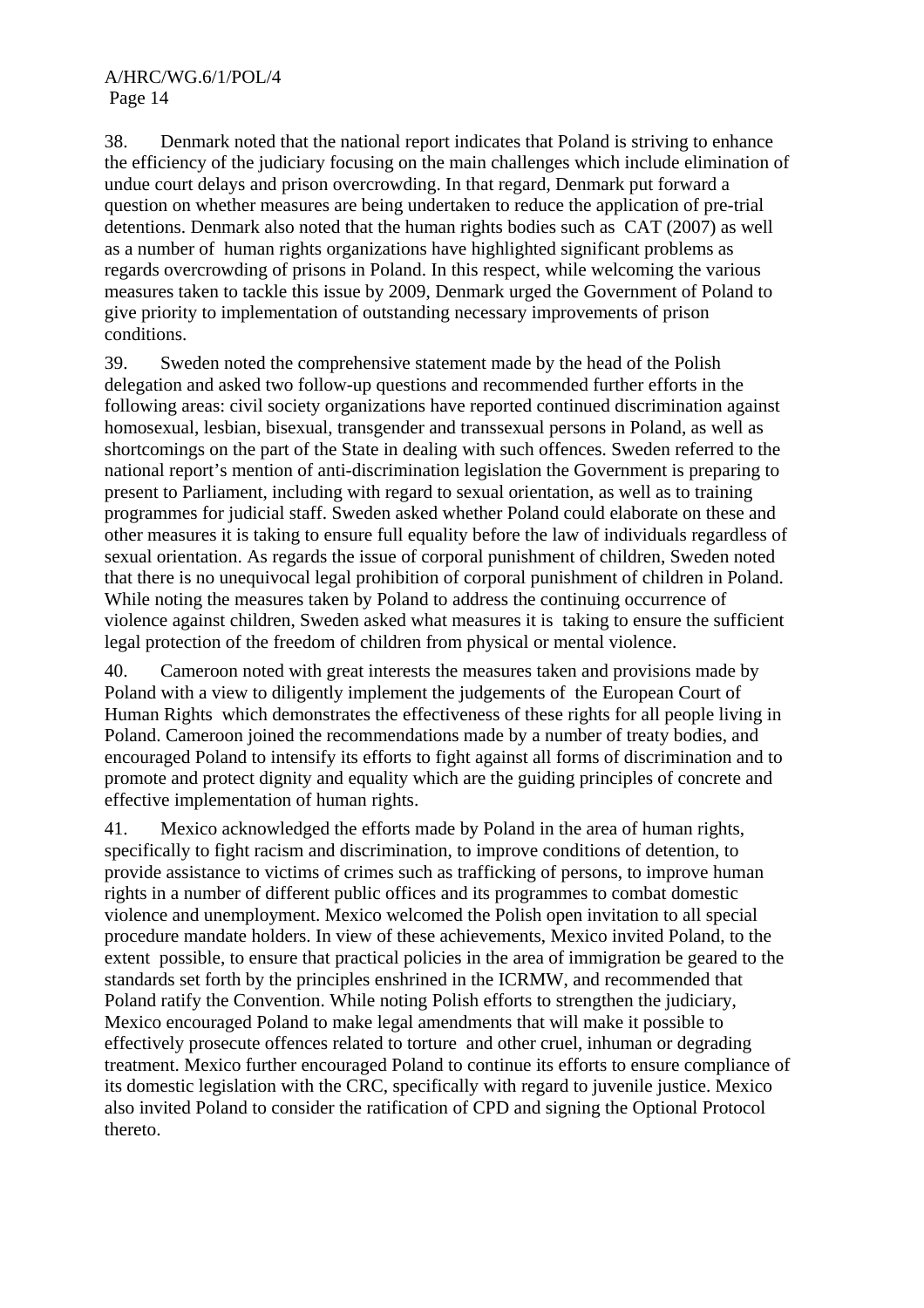42. China welcomed efforts to improve the judiciary and to strengthen national human rights mechanisms. China noted with appreciation the constructive cooperation with various treaty bodies and the implementation of the suggestions on torture and equity between men and women. China encouraged Poland to continue to make efforts in promoting and protecting human rights. China had taken note of the fact that some organizations think that there still is discrimination against Jews and people of Asian and African origin, and asked whether Poland has taken any specific measures to improve the situation.

43. Algeria referred to paragraph 2 of the summary prepared by OHCHR, which states that there continue to be racially motivated acts of discrimination against people of African and Asian origin and Roma. Algeria noted the concern of the European Commission against Racism and Intolerance that authorities rarely investigate and prosecute cases of racial hatred and racially motivated crimes. Algeria recommended that Poland fulfil the recommendation, elaborated on in paragraph 2 of the OHCHR summary, made by the Council of Europe Commissioner for Human Rights, who in 2007 called upon Poland to enact a comprehensive body of anti-discrimination legislation and to set up a body to combat discrimination. Algeria further recommended that Poland give adequate training and instruction to law enforcing bodies and to the judiciary on how to address complaints stemming from racially motivated crimes. Algeria referred to paragraph 17 of the compilation report and the concern expressed by CAT about the overcrowding in prisons and noted that pre-trial detention can last up to two years and that there is an absence of legislation for setting a time limit to it. Algeria further referred to the concern about the conditions of detention in transit zones and the lack of specific laws for the detention of aliens. In this regard, Algeria called upon Poland to alleviate the overcrowding of detention centres and to review the conditions of detention centres so that they conform with minimum international standards. Algeria also recommended that limits be set for pre-trial detention according to minimum international standards.

44. Austria highlighted that the establishment of "Human Rights Advisers" to the police is a particular interesting and exemplary measure and requested Poland to elaborate more on this, on the nature of these posts, by whom they are filled and who appoints them. Austria recommended that Poland continue this practice in the future and share experiences on this measure with other interested States. Austria further noted that in the Concluding Observations made by CEDAW last year, the Committee voiced concern at the promotion of gender equality in Poland, in particular at the abolition of the Government Plenipotentiary for Equal Gender Status in 2007. In this regard, Austria asked Poland to elaborate on the reasoning behind this abolishment and what measures the Government has taken to promote gender equality in all spheres of life and not only in the labour market. As a recommendation, Austria encouraged Poland to use a comprehensive approach in the promotion of gender equality, in particular by adopting a comprehensive law on gender equality as recommended by CEDAW.

45. Norway noted that under Polish law access to therapeutic abortion is granted on certain conditions, including when a women's health or life is at risk. On this matter, Norway requested further elaboration on what is done to facilitate access to abortion for women who qualify for this under Polish law. Norway also noted that a draft law on equal treatment on various grounds, including sexual orientation, has been prepared by Poland but that its adoption has been delayed. Norway requested Poland to indicate when the equality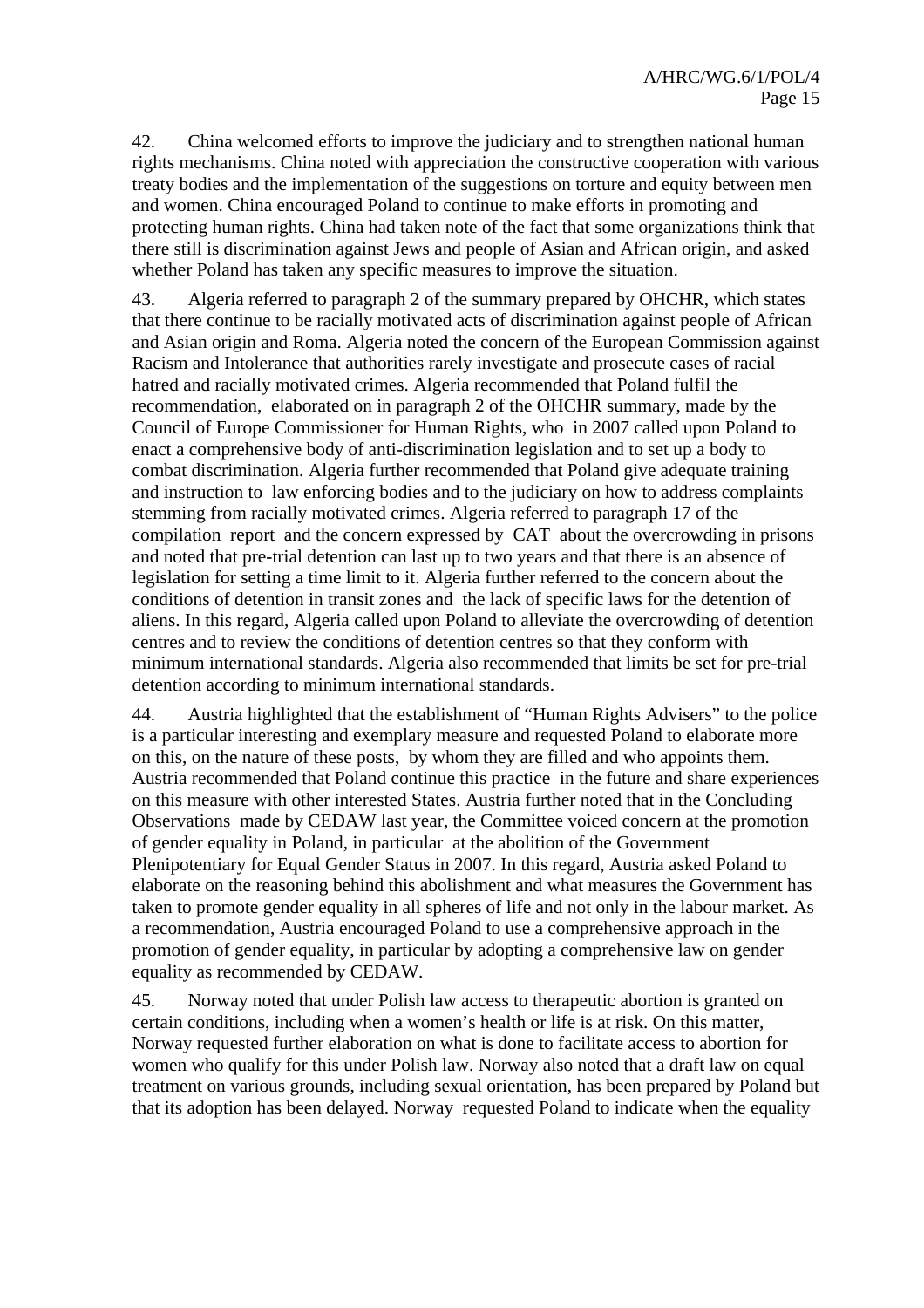#### A/HRC/WG.6/1/POL/4 Page 16

legislation was expected to be adopted, however, since this question had already been addressed by the Polish delegation in its initial statement, Norway refrained from asking.

46. Israel referred to the Office of the Civil Rights Ombudsman described in the Polish national report and particularly to its capacity to hearing complaints from anyone within Poland regarding allegations of human rights violations by public authorities. Israel noted with interest that there was no specified application procedure, which undoubtedly makes the office of the Ombudsman available to a much larger segment of the population. Israel asked Poland to elaborate on how this informal complaint procedure functions.

47. Slovakia noted with appreciation that the resolution on good governance introduced amongst others by Poland and adopted at the seventh session of the HRC focused on the issue of the fight against corruption in the context of human rights. Slovakia asked Poland to elaborate on the issue of how human rights and good governance principles can help fighting corruption. It further asked whether Poland could share with other States some of its own experiences in this regard.

48. Following the discussion, the delegation of Poland responded to most of the questions raised during the interactive dialogue. Regarding Poland's actions to combat racism and xenophobia, it was indicated that this is not a very widespread phenomenon, but that it is important from the point of view of Polish society. It indicated that Poland has introduced training for public officials, such as the police, prosecutors and judges, and also cooperates closely with civil society, including Jewish organizations, so as to better monitor and identify cases of racism and xenophobia. Within the Ministry of Interior and Administration, there is a team tasked with collecting information on situations of discrimination both from non-governmental organizations and from individual persons. Poland has initiated a programme to combat hate-based crimes and it has already undertaken certain measures. In cooperation with NGOs, it has elaborated standards to provide advice to victims of racism and other ethnically motivated crimes.

49. On the question raised by Israel concerning the Ombudsman, Poland indicated that everybody in Poland can submit complaints to the Office of the Ombudsman. The Ombudsman can for example make written recommendations to relevant organizations, and join or initiate any kind of judicial proceedings before the Polish Courts. The Ombudsman can also initiate and lodge a constitutional complaint before the Constitutional Tribunal.

50. Regarding the question raised on the work of the Human Rights Advisers , Poland indicated that there is currently one Human Rights Adviser to the Chief Commander of the Police and 17 others to the regional commanders. These are experienced police officers appointed through competitive processes by the respective chiefs of the police, to whom they report directly. Their general task is to monitor whether human rights are respected by the police in their activities. They also deal with complaints and propose solutions to strengthen the respect of human rights by law enforcement officials and are also responsible for human rights education and training, which they do in cooperation with NGOs. Priorities for the Human Rights Advisers for 2008-2009 include actions for the implementation by the police of the recommendations of CAT and the Council of Europe High Commissioner for Human Rights, as well as training of police officers on discrimination issues, in cooperation with the OSCE Office of Democratic Institutions and Human Rights (ODIHR) and the Helsinki Foundation for Human Rights.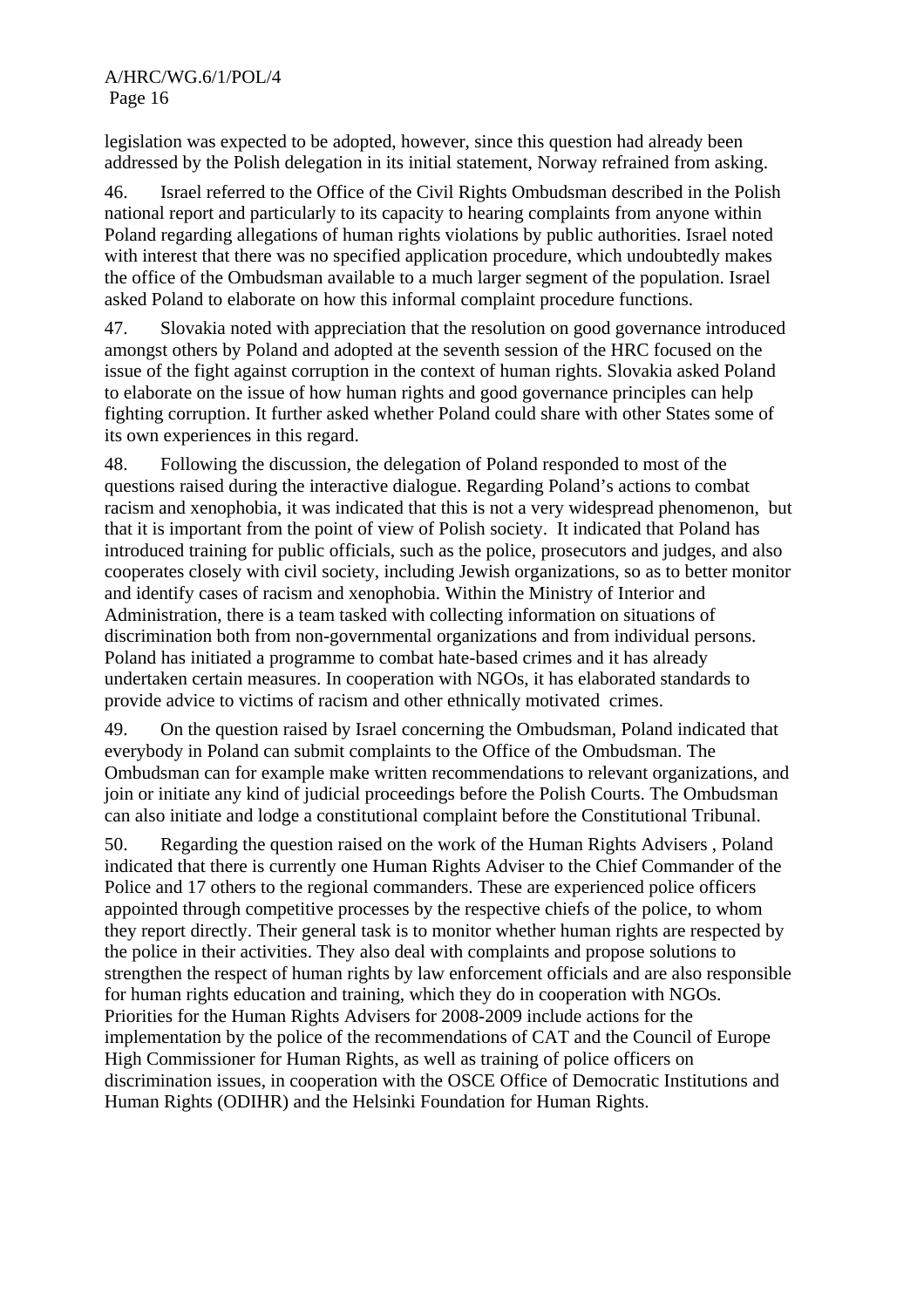51. On the question on abortion raised by Norway, Poland indicated that prenatal testing in Poland is increasing, providing recent data to illustrate genetic ascertations. Poland indicated that the cost of the prenatal testing carried out in specialized medical centres is covered by the national health system. In the event of detection of a severe incurable defect or disease, the parents have the right under the law to decide to carry out an abortion. The detection of a foetal defect can also have a significant impact on the management of the pregnancy and birth, and in many cases creates a chance of saving the baby through the planning and performance of intrauterine treatment or surgery immediately after birth. It also indicated that a doctor in Poland may refuse to perform an abortion that meets the requirements of the 1993 law on family planning by invoking the conscientious clause. However, health-care facilities that do not perform abortions due to the above-mentioned reasons are obliged to have an agreement with a subcontractor who is willing to perform the abortion. Recently, and as a result of a case against Poland, new provisions have been introduced that permit an appeal when a doctor refuses to conduct an abortion in circumstances permitted by Polish law.

52. In response to Slovakia, on the connection between good governance, human rights and the fight against corruption, corruption is a serious obstacle to ensuring an environment conducive to the full enjoyment of human rights. It needs to be tackled both at the national and international level. It is crucial to engage different actors and build alliances between them and to define anti-corruption policies. The administrative and political spheres need to be separated in order to maintain integrity and ensure accountability. From Poland's own experience, it becomes clear that one of the first steps in the fight against corruption should include judicial reform and providing clear rules of evidence that allow for prosecution. Effective sanctions should be developed. On the other hand, Poland sees the importance of preventive measures, such as legal education, and the importance of creating a coherent and stable legal system. In other words, justice should be accessible, swift and efficient. The judicial system should be subject to public scrutiny. In this case, Poland indicated that it values the potential role of the national institution in this process.

53. In his closing remarks, H.E. Mr. Witold Waszczykowski, Under-Secretary of State at the Ministry of Foreign Affairs of Poland, highlighted that as a country with a long history of struggle for independence and human rights, all transformations which occurred in Poland after the peaceful revolution of 1989 were based on the belief that it is impossible to build a free and democratic country without fully respecting human rights. Poland also thanked the troika – Angola, Brazil and Japan – for their work, as well as countries which entered into dialogue with them for their constructive and valuable assessments, questions and comments. Poland noted that it is convinced that the review will allow it to continue efforts aimed at strengthening the democratic law-governed State in Poland, for the benefit of all its citizens.

# **III. CONCLUSIONS AND/OR RECOMMENDATIONS**

54. In the course of the discussion, the following recommendations were made to Poland:

1. Recommended to Poland to endorse the recommendations made by the Committee on the Rights of the Child and the Human Rights Committee on the adoption of legislative measures to ensure compliance of national legislation with the principles and provisions of the Convention on the Rights of the Child (Angola);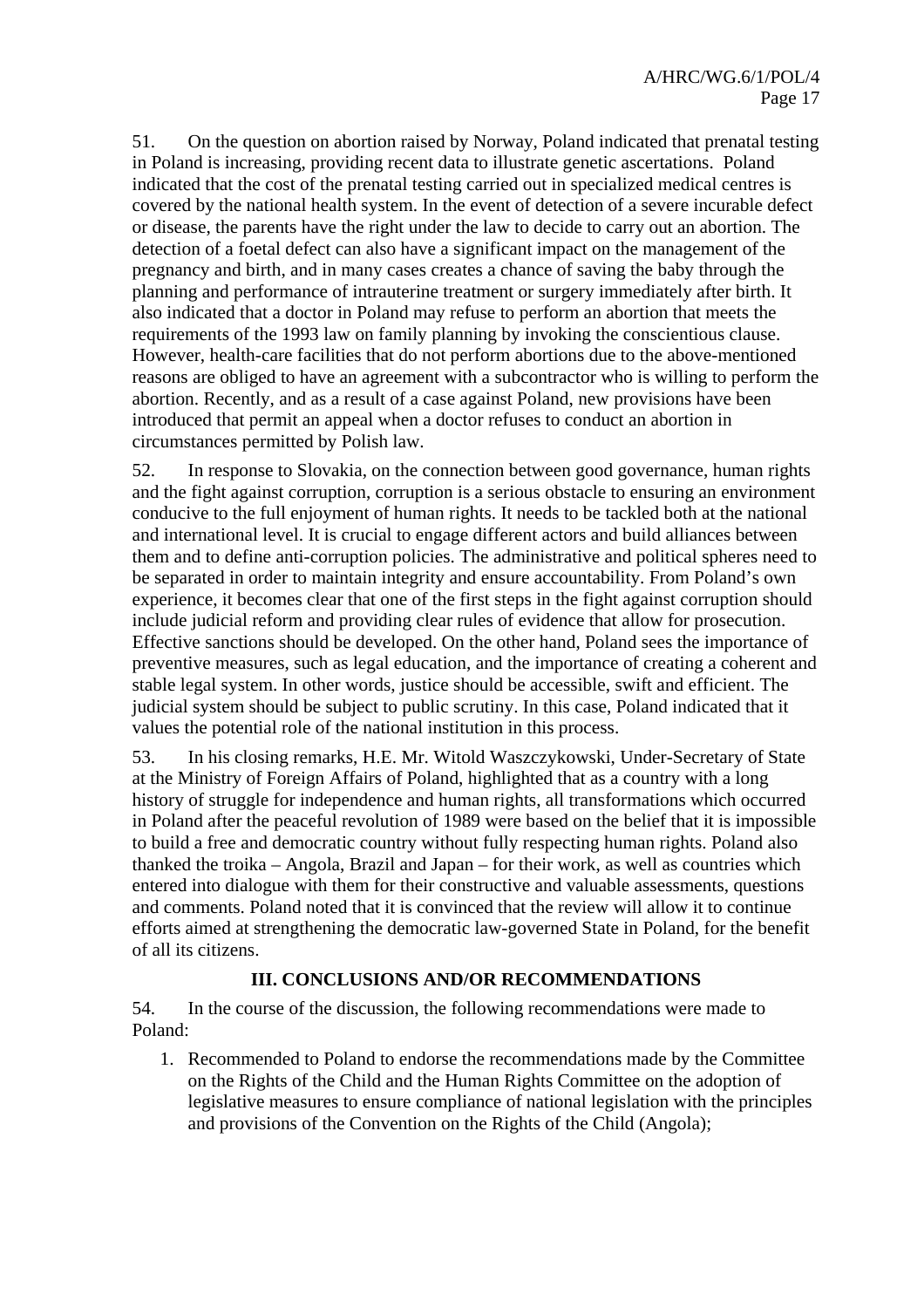#### A/HRC/WG.6/1/POL/4 Page 18

- 2. While noting the measures taken by Poland to address the continuing occurrence of violence against children, recommended that measures be taken by the Government to ensure the sufficient legal protection of the freedom of children from physical or mental violence (Sweden);
- 3. Encouraged Poland to continue its efforts to ensure compliance of its domestic legislation with the Convention on the Rights of the Child, specifically with regard to juvenile justice (Mexico);
- 4. Recommended that Poland set a date for the ratification of the International Convention for the Protection of All Persons from Enforced Disappearance (France);
- 5. Recommended to Poland to consider forming twinning relationships or partnerships with countries that have been through a process of legal reforms on minority issues to work closely with them on the legal, technical and institutional challenges involved in introducing change (United Kingdom);
- 6. Recommended to Poland to adopt an anti-discrimination law that would ensure equal treatment and non-discrimination on any grounds, including sexual orientation and gender identity (Slovenia, United Kingdom and Sweden);
- 7. Encouraged Poland to continue its efforts to address the issues of overcrowding of prisons and delays in court proceedings (Republic of Korea);
- 8. Urged Poland to give priority to the implementation of outstanding necessary improvements of prisons conditions (Denmark);
- 9. Having studied all the background information, recommended that a national programme to combat overcrowding in prisons be developed in order to bring Polish places of detention into line with international standards. ( Russian Federation)
- 10. Called upon Poland to alleviate the overcrowding of detention centres and to review the conditions of detention centres so that they are in conformity with minimum international standards. Also, recommended that limits be set for pre-trial detention, according to minimum international standards (Algeria);
- 11. Recommended to systematically and continuously integrate a gender perspective in the follow-up process to the review (Slovenia);
- 12. Urged Poland to implement the recommendations made by the Human Rights Committee and the Committee against Torture to put in place legislative measures to sanction manifestations of repeated hate speech and intolerance (Slovenia);
- 13. While enquiring about the status of the legislative proposal aimed at "punishing anyone who promotes homosexuality or any other deviance of a sexual nature in education establishment", recommended to withdraw it if it has not yet been done (Slovenia);
- 14. Recommended reinstituting the Office of the Government Plenipotentiary for the Equality of Men and Women or a similar governmental structure to serve as an effective mechanism at the highest possible political level for the promotion of gender equality and to coordinate the integration of gender perspective across all sectors (Slovenia):
- 15. Recommended to Poland that laws on press offences be liberalized (Slovenia);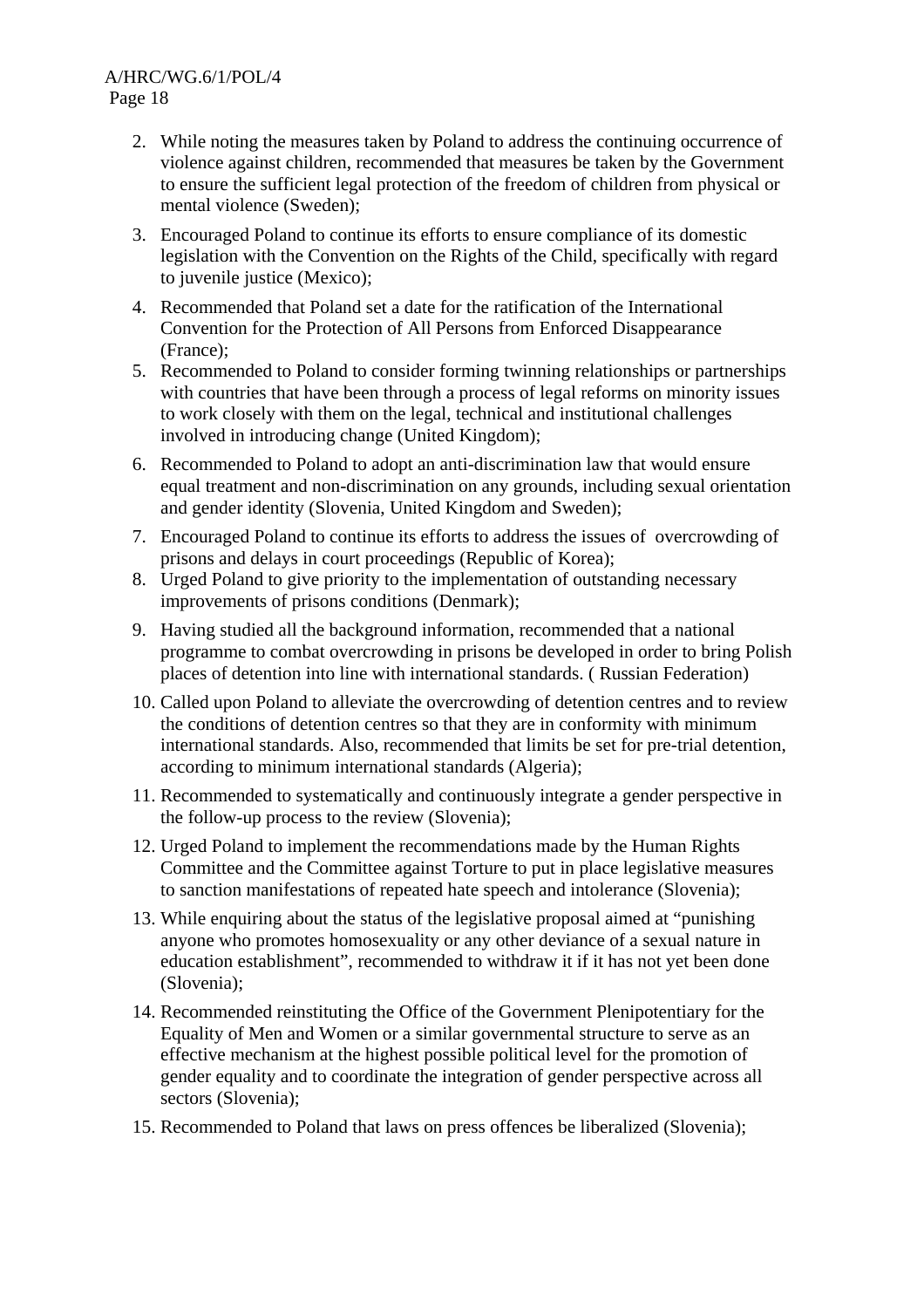- 16. While commending the Government on the measures already taken, in particular the draft act on equal treatment, the system of human rights advisers, and related research and training, recommended that steps continue to be taken by Poland to follow up on the recommendations of the Human Rights Committee (Canada);
- 17. Recommended to Poland to ensure that human rights defenders, in particular groups campaigning for equality and against discrimination based on perceived sexual orientation, are allowed to carry out their work in a secure environment, and that the rights to freedom of expression and association are respected (Canada);
- 18. While commending the Government for the measures already taken in combating violence against women, recommended that steps continue to be taken to follow up on the recommendations of the Human Rights Committee and CEDAW (Canada);
- 19. Encouraged Poland to use a comprehensive approach to the promotion of gender equality, in particular by adopting a comprehensive law on gender equality as recommended by the CEDAW (Austria);
- 20. Recommended that Poland publish the results of the study carried out by the Government in order to detect on Polish territory any secret detention centres for foreign citizens accused of terrorist activities (Russian Federation);
- 21. Recommended that Poland ensure that adequate measures provided for in the law on lustration comply with Polish obligations under fundamental international human rights instruments (Russian Federation);
- 22. Recommended to Poland to continue to promote the participation of women in the public and political life of the country until they have gradually achieved a level of gender equality(Cuba);
- 23. Encouraged Poland to intensify its efforts to fight against all forms of discrimination, be it racial, national or social, and to promote and protect dignity and equality which are the guiding principles of concrete and effective implementation of human rights (Cameroon);
- 24. Invited Poland, to the extent possible, to ensure that practical policies in the area of immigration be geared to the standards set forth by the principles enshrined in the International Convention on the Protection of the Rights of All Migrant Workers and Members of Their Families (ICRMW) and recommended Poland to ratify the Convention(Mexico);
- 25. While noting the efforts to strengthen the judiciary, encouraged Poland to make legal amendments that will make it possible to effectively prosecute offences related to torture and other cruel, inhuman or degrading treatments (Mexico);
- 26. Invited Poland to consider the ratification of the Convention on the Rights of Persons with Disabilities as well as its Optional Protocol (Mexico);
- 27. Recommended that Poland fulfil the recommendation, elaborated on in paragraph 2 of the OHCHR summary, made by the Council of Europe Commissioner for Human Rights, who in 2007 called upon Poland to enact a comprehensive body of antidiscrimination legislation and to set up a body to combat discrimination (Algeria);
- 28. Recommended that Poland give adequate training and instruction to law enforcing bodies and to the judiciary on how to address complaints stemming from racially motivated crimes (Algeria).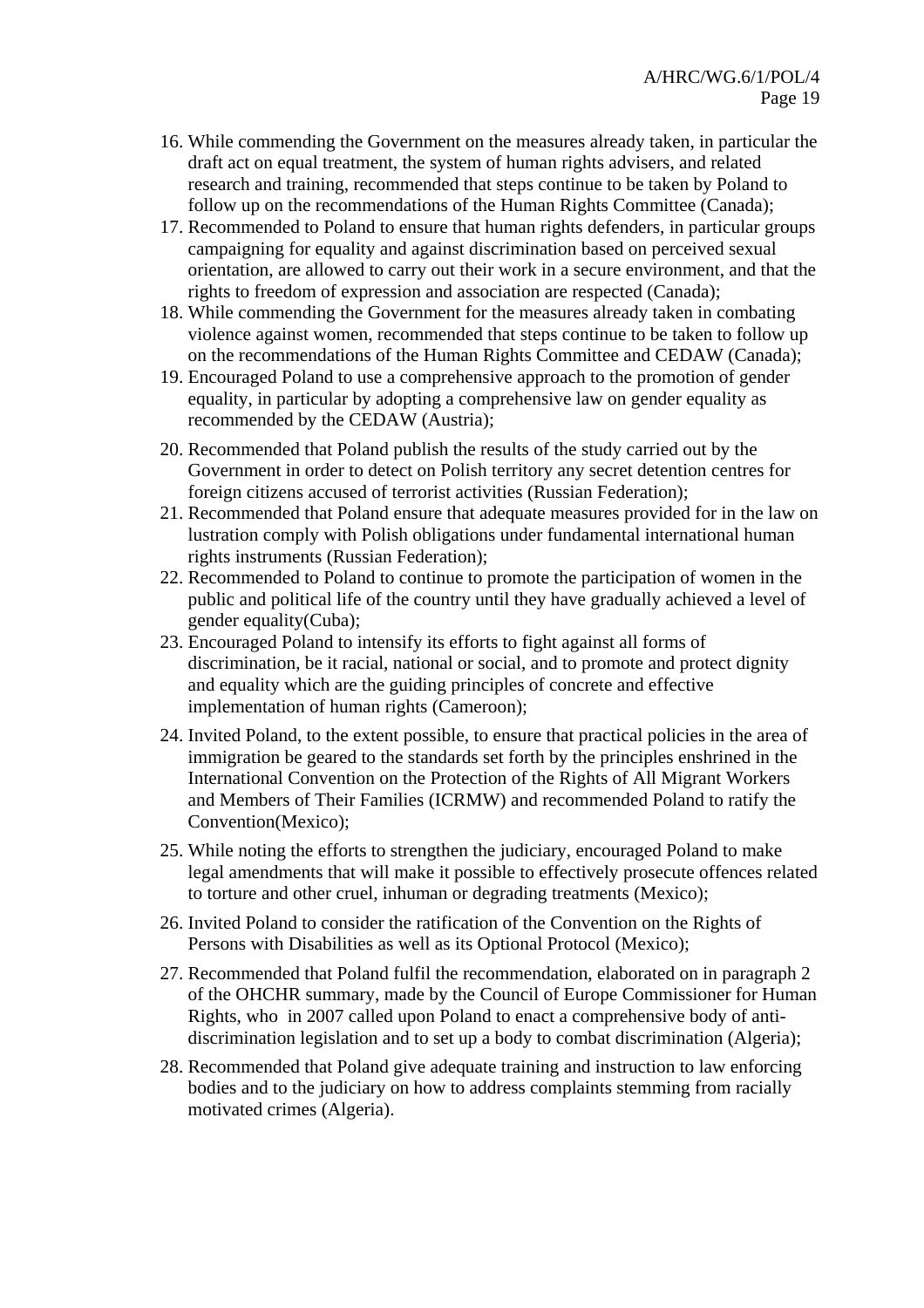29. Recommended that Poland continue to use "Human Rights Advisers" to the police in the future and share experiences on this measure with other interested States (Austria).

55. The response of Poland to these recommendations will be included in the outcome report adopted by the Human Rights Council at its eighth session.

56. All conclusions and/or recommendations contained in this report reflect the position of the submitting state(s) and /or the State under review thereon. They should not be construed as endorsed by the Working Group as a whole.

\*\*\*\*\*